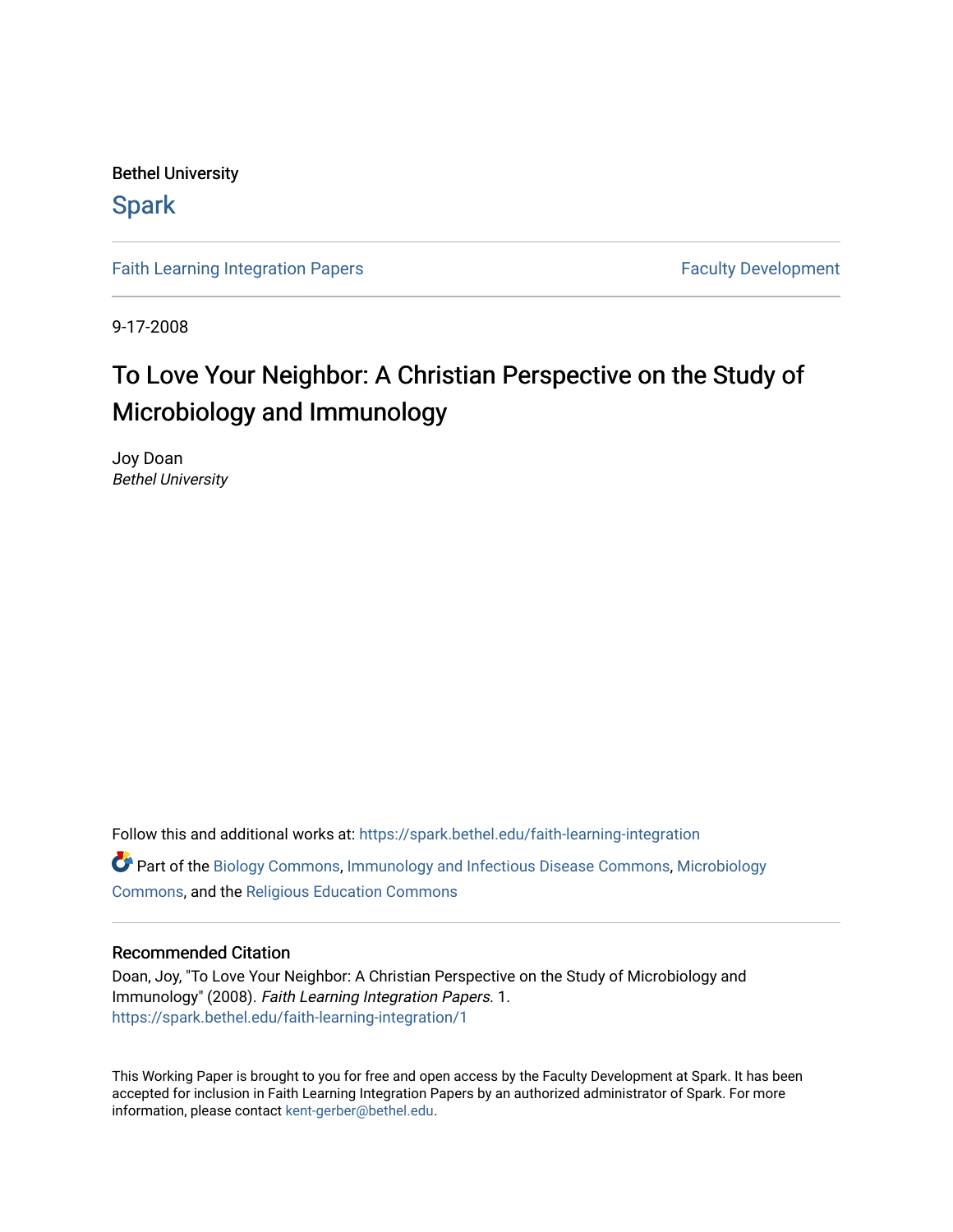## **To Love Your Neighbor: A Christian Perspective on the Study of Microbiology and Immunology**

Joy Doan, Ph.D. Department of Biological Sciences Bethel University 17 September 2008

I have been blessed with enough of a sense of adventure to have experienced the awe-inspiring beauty of a rain forest at night, the top of Half Dome at Yosemite National Park, the sheer cliffs and rushing waters of the Narrows at Zion National Park, Plateau Point—which seems suspended in the Grand Canyon, and the top of a 14,000-foot peak in the Rocky Mountains of Colorado. These are the types of places about which one of the characters in Robert Pirsig's Zen and the Art of Motorcycle Maintenance observes, "This is the hardest stuff in the world to photograph. You need a three-hundred-and-sixty-degree lens, or something."<sup>1</sup> Just as the aesthetic experience of nature requires active participation within it and cannot be captured in the boundaries of a photograph, in order to truly understand the context of any academic discipline one must look up periodically from the reading, writing, bench, or field and take in this kind of global view. While I cannot lay claim to actual or intellectual lenses with perfect, 360-degree power, what follows is my attempt to evaluate the traditional borders and restrictions of the fields of Microbiology and Immunology through the globally relevant lens of Scripture, and to present an integrated portrait of how one might move Christianly within these fields; this practice of focusing Scripture's lens on one's discipline should be a defining characteristic of any Christian scholar.

#### **On Being a Christian and a Biologist**

It was in studying the created world that I first truly encountered the Creator; it was not long thereafter that I began to sense the importance of focusing Scripture's lens on my academic studies. In March of 1993 I was enrolled in a Tropical Biology course at Albion College in Michigan, and after traveling by three planes, a bus, and a boat we had arrived by moonlight near the mouth of the Sittee River in Belize. I expected our Spring Break field experience to be unique, interesting, and perhaps challenging, but for me it was also life-changing. In this place so removed from what I would call "civilization," the living abundance, the stunning diversity of plant and animal life, the magnitude of the canopy-forming trees, the sheer fullness of the understory, and the sense of natural balance spoke to me in a way no person or written text ever had. In this place, it was impossible for me to deny the existence of a Creator, and that this Creator cared very deeply for His creation. And, perhaps for the first time in my life, I was prepared to acknowledge that I also belonged to this creation cared for so intimately by God. A few months later, some fellow student-scientists introduced me to Jesus Christ, and although I had been a regular church attender prior to college, I hadn't been ready to meet Him until this time. Even though hindsight demonstrates how the Lord was priming me for these events, I still think of that trip to the Belizean rain forest as the beginning of my new life in Christ.

<sup>1</sup> Pirsig, R. 1974. Zen and the Art of Motorcycle Maintenance: an Inquiry into Values. New York: HarperCollins.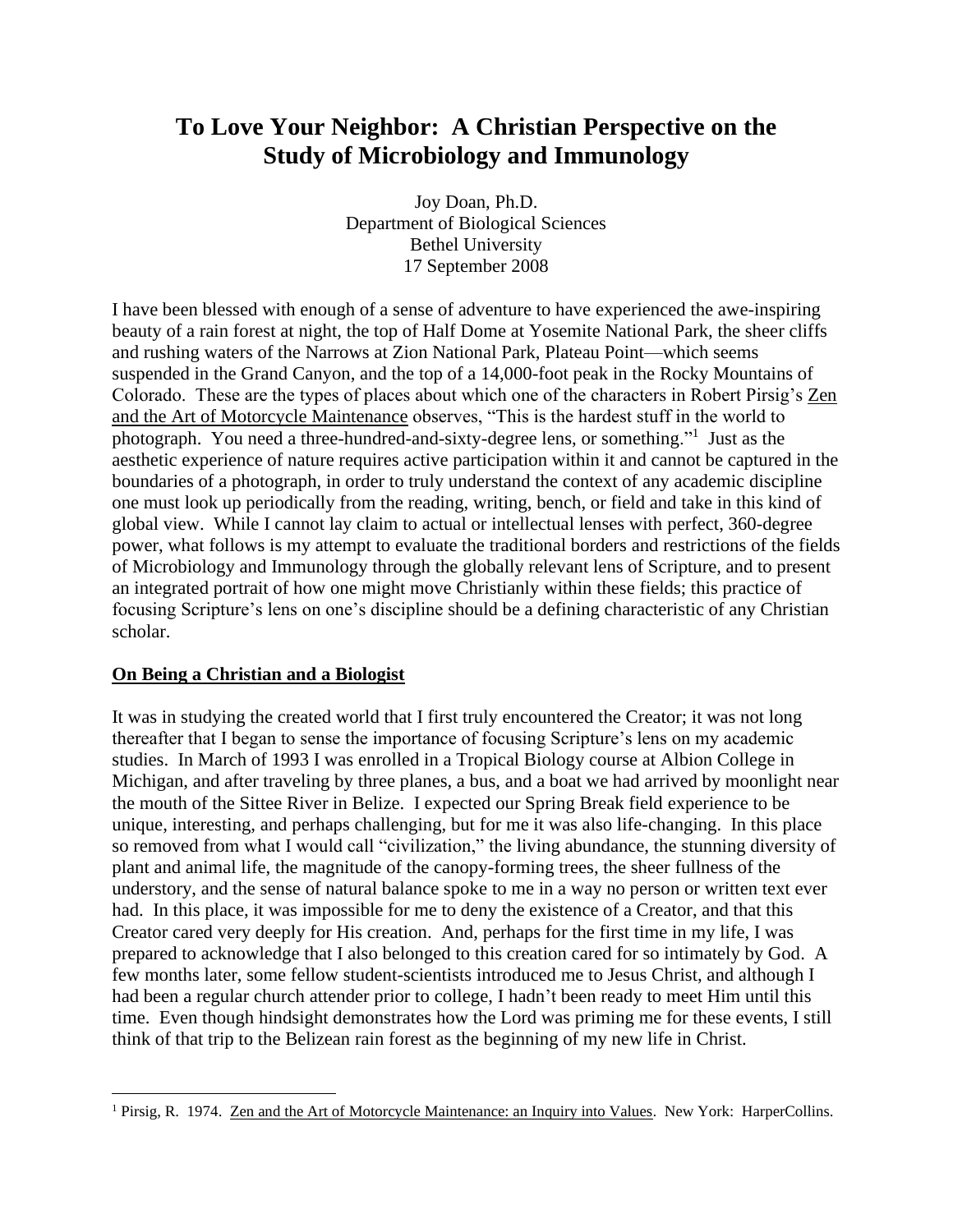At this point in my life, I was a very dedicated student—indeed, I had already participated in an off-campus summer research program as a primer to pursue a doctorate in Biology—and as I read Scripture I was excited to see the wealth of references to the created world<sup>2</sup>, as well as that God commanded followers to love Him with their minds<sup>3</sup>. Initially this meant to me that I could be a Christian and a Biologist, but over the last 15 years I have come to see that I am to be a Christian Biologist and seek out the many ways that my scientific mind can inform my study of Scripture, as well as the ways that my faith can inform my scientific practice. During that time, it has become one of my chief aims to lead an integrated life before Christ, in which faith and science work together to facilitate a growing comprehension of God's truth. Thus, as a scientist, I have set out on what I hope will be a lifetime of study devoted to the principal non-verbal "text" which God has provided: the creation<sup>4</sup>.

Given the technological prowess of modern science, which allows intense scientific scrutiny of the created world at even the atomic level, it is essentially impossible to study the creation in its entirety. Thus, one must set out upon the path of a subdiscipline. As a Christian, one must then ask whether there is any particular subdiscipline within the Biological Sciences that is favored by God. From Genesis we learn that we are all to participate by tending, or caring for, God's creation<sup>5</sup>; University of Wisconsin professor and vocal creation steward Calvin DeWitt notes that, "when Adam, Eve, and we, *keep* the creation, we make sure that the creatures under our care and keeping are maintained with all their proper connections—connections with members of the same species, with the many other species with which they interact, with the soil, air and water upon which they depend.<sup>6</sup>" While the text from Genesis and DeWitt's exhortations would direct us primarily toward practical environmental stewardship (and rightly so), I would contend that one of the best ways to begin to care for creation is to understand it, both macro- and microscopically. In understanding God's creation, we can then strive to maintain the vital connections to which we are called by Scripture and environmental stewards alike.

Although the Tropical Biology course that I took clearly had an immense impact on my spiritual development (and might be seen as the ideal lead-in for a career devoted to environmental science and creation care), the courses that most satisfied my intellectual curiosity were those in which the subjects of study were largely invisible to the naked eye: Genetics, Microbiology, Immunology, Cell Signaling. In my experience, the cell is a world unto itself, but a world that must interact very intimately with its surroundings. Indeed, noted physician and essayist Lewis Thomas once noted that, "Viewed from the distance of the moon, the astonishing thing about the earth, catching the breath, is that it is alive<sup>7</sup>." Beyond this, Thomas further observes, "I have

<sup>2</sup>What I found (and continue to find) most compelling as a growing Christian and Biologist were the parables, metaphors, and similes that reference the created world. For a few examples, see Psalm 1; Matthew 13:1-23 and 31- 35; Mark 8:14-21; Luke 12:22-34; John 15:1-8; Galatians 5:22.

<sup>3</sup> Deuteronomy 6:4-9; Matthew 22:34-40..

<sup>4</sup> This idea that God has given us two "books" to study (Scripture, and the creation) is a widely used concept, even by those who are not scientists by training (see, for example, Richard Foster's chapter on *Study* in Celebration of Discipline, 1988, New York: HarperCollins Publishers). This idea is roote in Scripture, which indicates that the creation can provide instruction about the nature of the Creator and thus is valuable to study (e.g., Psalm 19:1-4; Habakkuk 2:14; Romans 1:20).

<sup>5</sup> Genesis 2:15

<sup>6</sup> DeWitt CB. 1994. Preparing the way for action. PSCF 46:80-89.

<sup>7</sup> Thomas L. 1974. The lives of a cell: notes of a biology watcher. New York: Penguin Books.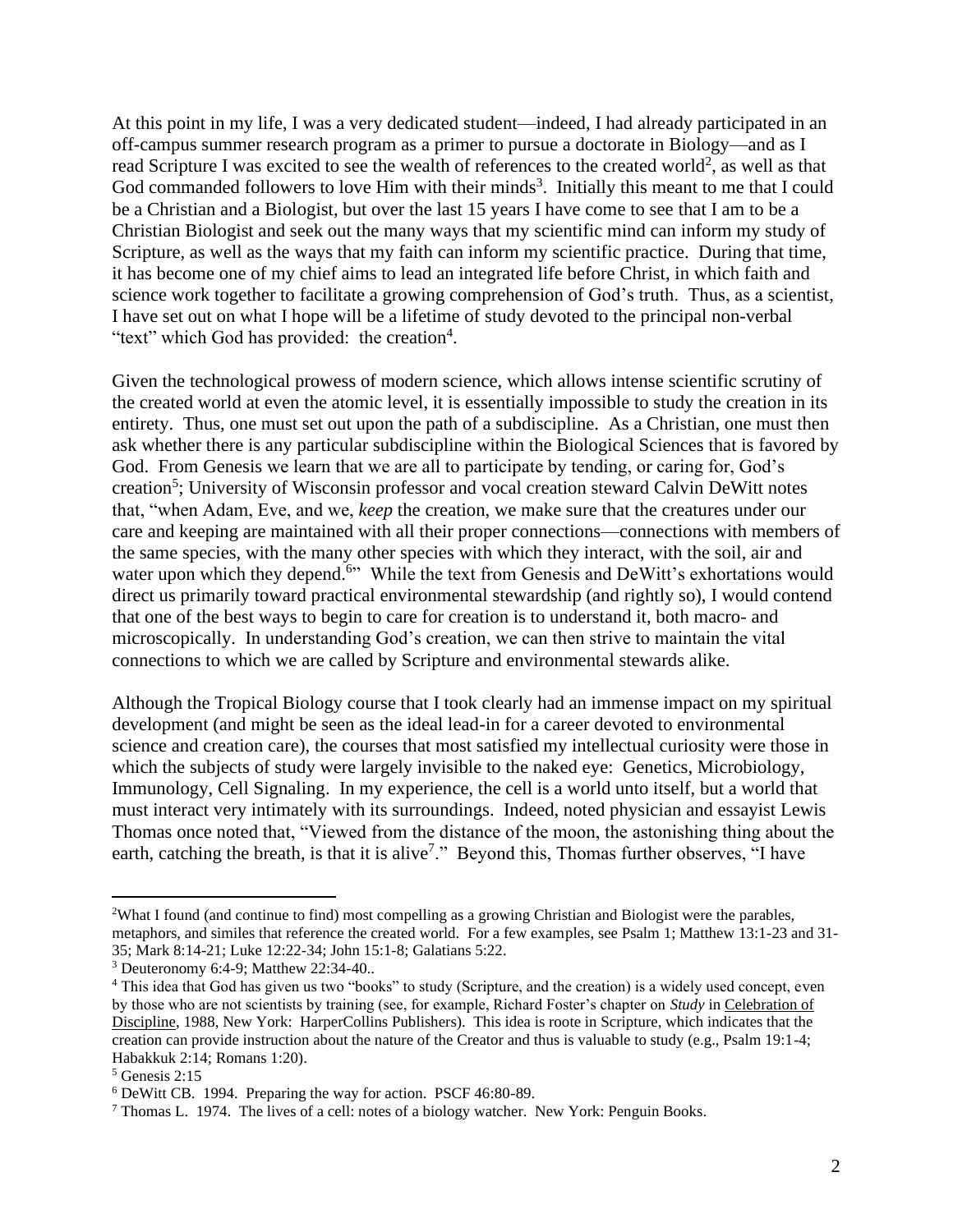been trying to think of the earth as a kind of organism, but it is no go. I cannot think of it this way. It is too big, too complex, with too many working parts lacking visible connections…I wondered about this. If not like an organism, what is it like, what is it *most* like? Then…it came to me: it is *most* like a single cell<sup>8</sup>." In a way, the biosphere *is* like a single cell—with a boundary (the earth's atmosphere analogous to the cell's membrane), and component parts that must work harmoniously to ensure the health of the entire system. Thus, I often catch my breath in wonder when peering through a microscope at the internal world of a cell in much the same was as an astronaut who views the earth from outer space; I am able to pursue the study of microscopic entities, and in studying the relationships within and among cells I know am contributing to creation care by increasing our understanding of the "proper connections" of which DeWitt speaks.

Within the microscopic world, Microbiology and Immunology are two biological subdisciplines that often intertwine. They sit at the foundation of many basic principles of health and disease, and therefore are significant in the care of God's human creation. I find it fascinating that each of us is a bit like a walking ecosystem, with different populations of microorganisms colonizing nearly all of our bodily surfaces; I find it amazing that we almost always live peacefully in community with our microbial tenants; I find it frustrating when rogue microbes disrupt that community and force me to take to my bed. For the generally healthy individual, these rogue microbes cross the spectrum from annoying to life-threatening<sup>9</sup>, and short-lived to chronic<sup>10</sup>. While there are some who would study these entities in order to weaponize them as potential bioterror agents<sup>11</sup>, this type of study is consistent neither with the tending of creation, nor with the Scriptural command to love our neighbors<sup>12</sup>. Therefore, as a Christ-follower working as a scientist at the intersection of Microbiology and Immunology, perhaps my primary goal should be to elucidate mechanisms of pathogenesis, such that someday the tending of God's creation might improve.

#### **Biblical Perspectives on Infectious Disease**

Now that our focus has been narrowed to the fields of Microbiology and Immunology, the next question we must deal with is whether there may be certain microbes, diseases or mechanisms that are more "worthy" of study from a Christian perspective. Historically, Christians have had a rather antagonistic relationship with microorganisms, health and disease; I would argue that this perspective is grounded more in fear and judgmental attitudes than it is in truth as revealed by Scripture and science, especially given advances in the study of microbiology over the last 150 years<sup>13</sup>. Perhaps the crux of this dilemma is that the scientist approaches infectious disease in

<sup>8</sup> Ibid.

<sup>&</sup>lt;sup>9</sup> The spectrum here runs from the common cold to some of the most frightening calamaties ever to surface in humanity, such as smallpox, the plague, or Ebola.

<sup>&</sup>lt;sup>10</sup> Many short-lived illnesses, such as viral gastroenteritis (commonly known as "stomach flu") can be fairly violent and/or debilitating; chronic infectious diseases such as hepatitis, HIV/AIDS and the various infections associated with Herpes viruses are often quite mild in their early stages.

 $11$  The infectious agents most commonly discussed as potential agents of bioterrorism include anthrax, smallpox, and plague (Ostfeld ML. 2004. Bioterrorism as a foreign policy issue. SAIS Review 24:131-146).

<sup>&</sup>lt;sup>12</sup> Genesis 2:15; Matthew 22:34-40; Mark 12:28-34; Luke 10:25-37.

<sup>&</sup>lt;sup>13</sup> The period lasting from approximately 1850-1920 is now known as the "golden age of Microbiology," due to the rapid intellectual and technological growth and achievements during this tims. Scientists during this period (among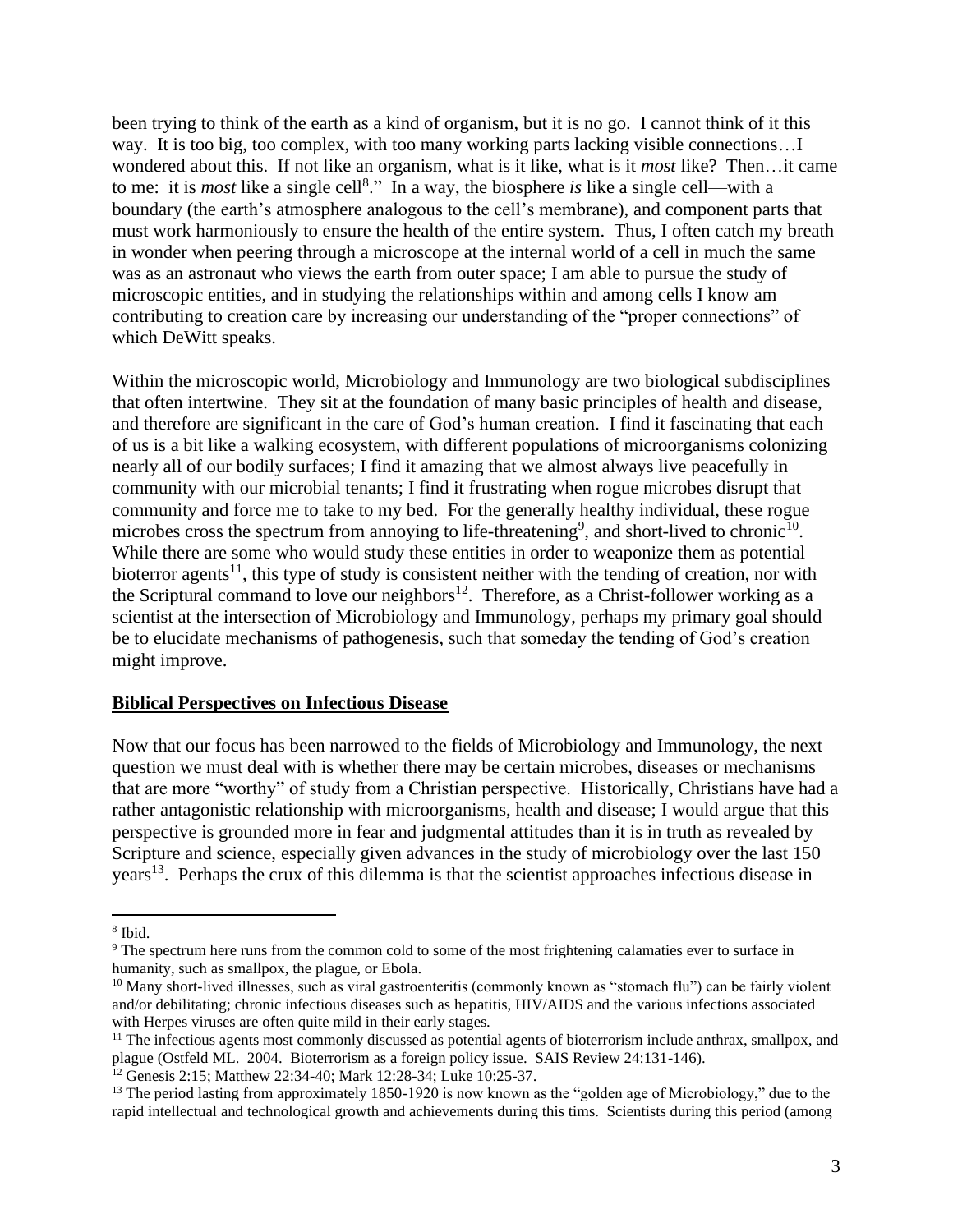terms of the germ (bacteria, virus, parasite, fungus), the physiology of the human host, and the environment in which the disease is spread, whereas some Christians interpret certain diseases as moral rather than biological entities. The idea that morality and disease are connected is not unfounded based on the Hebrew Law: Leviticus includes instructions for the controlled and temporary exile of the leprous<sup>14</sup>. These legal measures were maintained when leprosy ravaged medieval Europe, but were accompanied by funeral ceremonies that were performed for lepers (still very much alive) to signify their "death" to family, church and community, and initiate them into a homeless and solitary existence as an outcast and a beggar<sup>15</sup>. While the removal of the leprous from community life probably did slow the spread of this painful and disfiguring disease, the accompanying ceremonies and rituals made this much more than simple quarantine. Some of the underlying sentiments (including fear of contamination—either physical or spiritual) that contributed to the exile of lepers persist into the  $21<sup>st</sup>$  century<sup>16</sup>.

Although there may be a moral component involved in the etiology of certain infectious diseases—especially those transmitted by intimate contact—one would be remiss to ignore both the scientific advances of recent centuries as well as the compassion displayed by Christ to all those who demonstrate faith in Him. In contrast to the attitudes that have prevailed in Christian communities for centuries, even a cursory glance at Jesus' ministry reveals a strikingly different attitude and approach. Rather than driving lepers and sinners away, Jesus touched, dined with, and healed them. Healing was an important part of Jesus' ministry: in addition to the record we have of specific individuals healed by Jesus<sup>17</sup>, there is also an indication that His teaching was often accompanied by times of "mass" healing as He interacted with large crowds of people<sup>18</sup>. This is seen especially in the synoptic Gospels, wherein the great number of healings recorded in part serve to demonstrate Jesus' authority over all things and establish His "credibility" as Messiah before he set out on his final journey to Jerusalem for the crucifixion<sup>19</sup>.

In addition to the practical aspects of Jesus' ministry, He also made it clear that after we first love God, we should love also our neighbors<sup>20</sup>. Furthermore, Jesus' teaching clarifies that our neighbors are not always people that we will find easy to love. As noted above, we see Jesus

them Louis Pasteur) unveiled the germ theory of disease, developed pasteurization, discovered penicillin, and improved aseptic surgical techniques (summarized in Wiley J, Sherwood L, Woolverton C. 2007. Prescott/Harley/Klein's Microbiology, 7<sup>th</sup> edition. McGraw-Hill.)

<sup>14</sup> Leviticus 13:1-3, 45-46; 14:1-7.

<sup>&</sup>lt;sup>15</sup> Described in Allen PL. 2000. The wages of sin: sex and disease, past and present. Chicago: The University of Chicago Press.

<sup>&</sup>lt;sup>16</sup> Metaphors surrounding health and disease (including cancer, tuberculosis and HIV/AIDS) were explored by Susan Sontag (1989) in AIDS and its metaphors (New York: Picador).

<sup>&</sup>lt;sup>17</sup> Some of the numerous examples can be found in Matthew 15:21-28; Mark 7:24-37 and 10:46; Luke 7:1-17; John 11:38-44.

<sup>&</sup>lt;sup>18</sup> There also are numerous references to mass healings—which can be surprisingly easy to overlook, but nonetheless emphasize the importance of healing in Jesus' ministry. Some examples can be found in Matthew 12:15, Mark 6:53-56, and Luke 5:15.

<sup>&</sup>lt;sup>19</sup> There is a distinctive turning point in the gospels of Matthew (16:21), Mark (10:33), and Luke (9:51) where Jesus intentionally sets out for Jerusalem and the crucifixion; one characteristic of the Scriptures is that there are fewer references to healings after this turning point, and increased frequency of teaching about His Kingdom.

 $20$  The command to love our neighbors comes both directly and indirectly from Jesus. See Matthew 19:16-24 and 22:34-40; Mark 12:28-34; Luke 10:25-37; John 13:14-17, 34.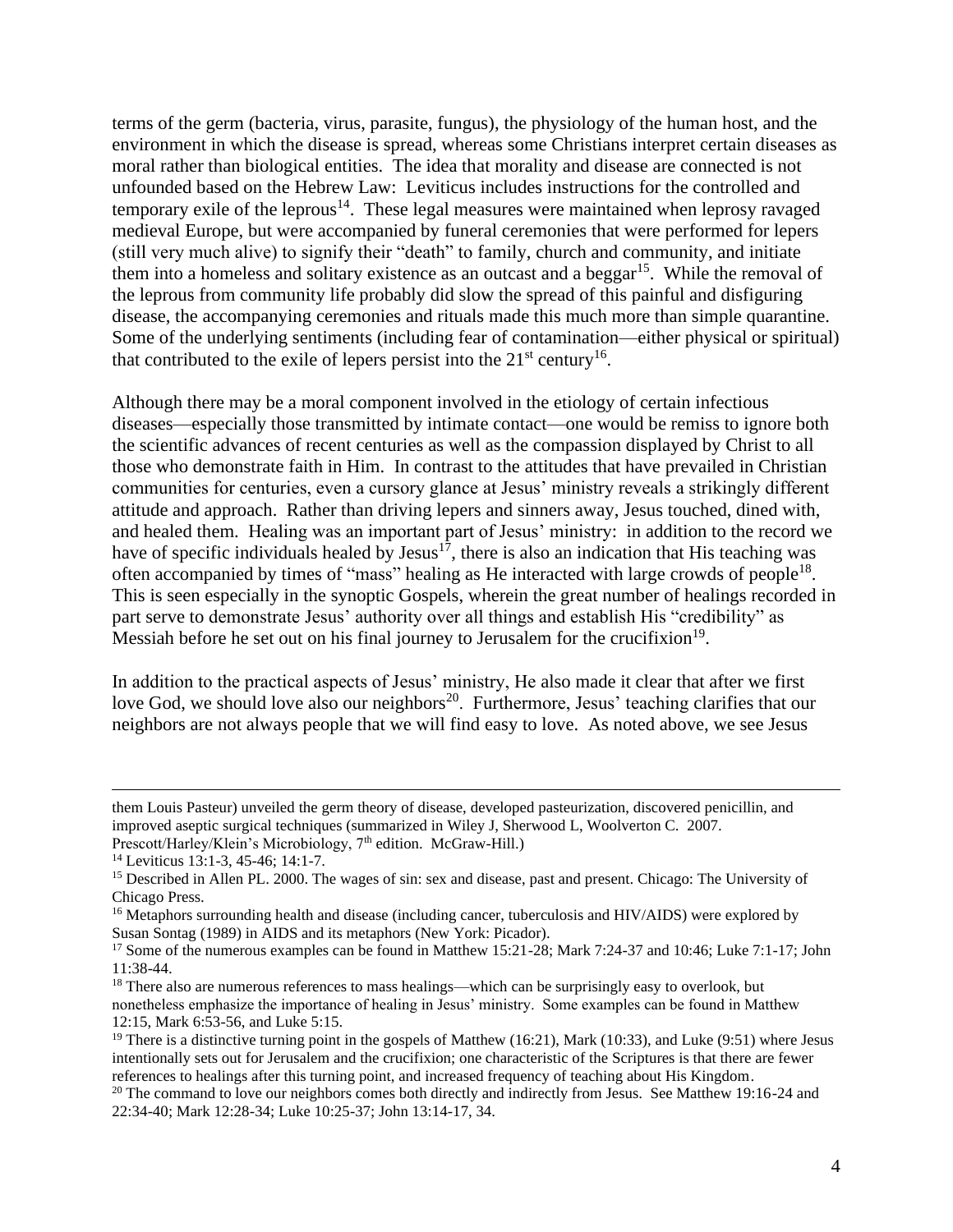dining with "tax collectors and sinners<sup>21</sup>," interacting with and healing people with contagious and disfiguring diseases such as leprosy<sup>22</sup>, caring for foreigners<sup>23</sup>, and instructing his followers to love even their enemies<sup>24</sup>. Indeed, Jesus notes that, "It is not the healthy who need a doctor, but the sick<sup>25</sup><sup>25</sup>; one of our callings as believers is to see everyone as a neighbor, as a co-resident of Christ's Kingdom, as someone worthy of Christ's redemption.

While there are many quotidian implications of the command to love our neighbors, the question at hand herein is this: what does it mean to love one's neighbors as a person who studies Microbiology and Immunology? The answer to this question is complex, and certainly not penned in black-and-white. The answer, however, does comprise two central concepts. First and foremost, it means that academic study of microorganisms and the immune system should be directed at topics that benefit, rather than those that intend to harm, God's creation. This directive satisfies Scriptural directives to tend the creation and to love our neighbors, but does cast a very wide net. Indeed, I have been able to assemble only a very short list of research topics which originate with the intent to harm the creation. The first of these, and the only avenue of research that I would unequivocally designate as "forbidden" based on Biblical principles, would be the engineering of microorganisms for use as agents of bioterrorism<sup>26</sup>. The second would be the generation and study of human embryonic stem cells, a research area that (at least for me) lies firmly in the grey, as one could argue that this technology may someday save lives, even while it ends potential lives.

Second, we must think about who we serve with the information gathered from our basic research and experimentation. Practically speaking, our science should serve our neighbors. Regardless of whether we think about this from a strictly scientific perspective or a strictly Scriptural perspective, we should always be prepared to look on any other human as a worthy neighbor. From the scientific perspective, thinking of our global neighbors is critically important at the intersection of Microbiology and Immunology, as the borders between nations are notably permeable to most infectious microbes<sup>27</sup>. From the Scriptural perspective, we can also take a cue from Jesus' words exhorting us to direct our caring and attention to the sick<sup>28</sup>. Furthermore, Jesus spent much of his time in ministry among the marginalized people of His day. Based on this Scriptural principle alone, science which could ultimately benefit the marginalized peoples

<sup>&</sup>lt;sup>21</sup> There are many references to Jesus' interaction with the "sinful" in Scripture. See, e.g., Matthew 9:10-11, 11:18; Mark 2:15-17; Luke 5:29-32.

<sup>&</sup>lt;sup>22</sup> Although the Law would (at least temporarily) exile those with leprosy, Jesus not only spoke to but physically touched these outcasts (see Matthew 8:1-4; Mark 1:40-45).

<sup>&</sup>lt;sup>23</sup> See, for example, the parable of the Good Samaritan  $(10:25-37)$ , Jesus' interaction with the Samaritan woman at the well (John 4), the healing of the Centurion's servant (Matthew 8:5-13).

<sup>&</sup>lt;sup>24</sup> While the exhortation to love our enemies might be implicit from Jesus' treatment of the leprous, foreigners, and other "sinners," He also makes it explicit (e.g., during the Sermon on the Mount, Matthew 5:43-48). <sup>25</sup> Matthew 9:12; Mark 2:15-17.

<sup>&</sup>lt;sup>26</sup> This would include infectious agents such as anthrax, plague and smallpox.

 $^{27}$  As an example, consider May 2007 brouhaha surrounding a drug-resistant tuberculosis-infected airline passenger, who ultimately was quarantined after passing through several European and North American cities

[<sup>\(</sup>http://www.npr.org/templates/story/story.php?storyId=10538667;](http://www.npr.org/templates/story/story.php?storyId=10538667) accessed 17 August 2008). While there have been no reports of further cases of tuberculosis tied to his international travels, this incident underscores the relative ease with which even serious infectious agents can be carried—often unknowingly—across national boundaries and even entire continents.

<sup>28</sup> Matthew 9:12; Mark 2:15-17.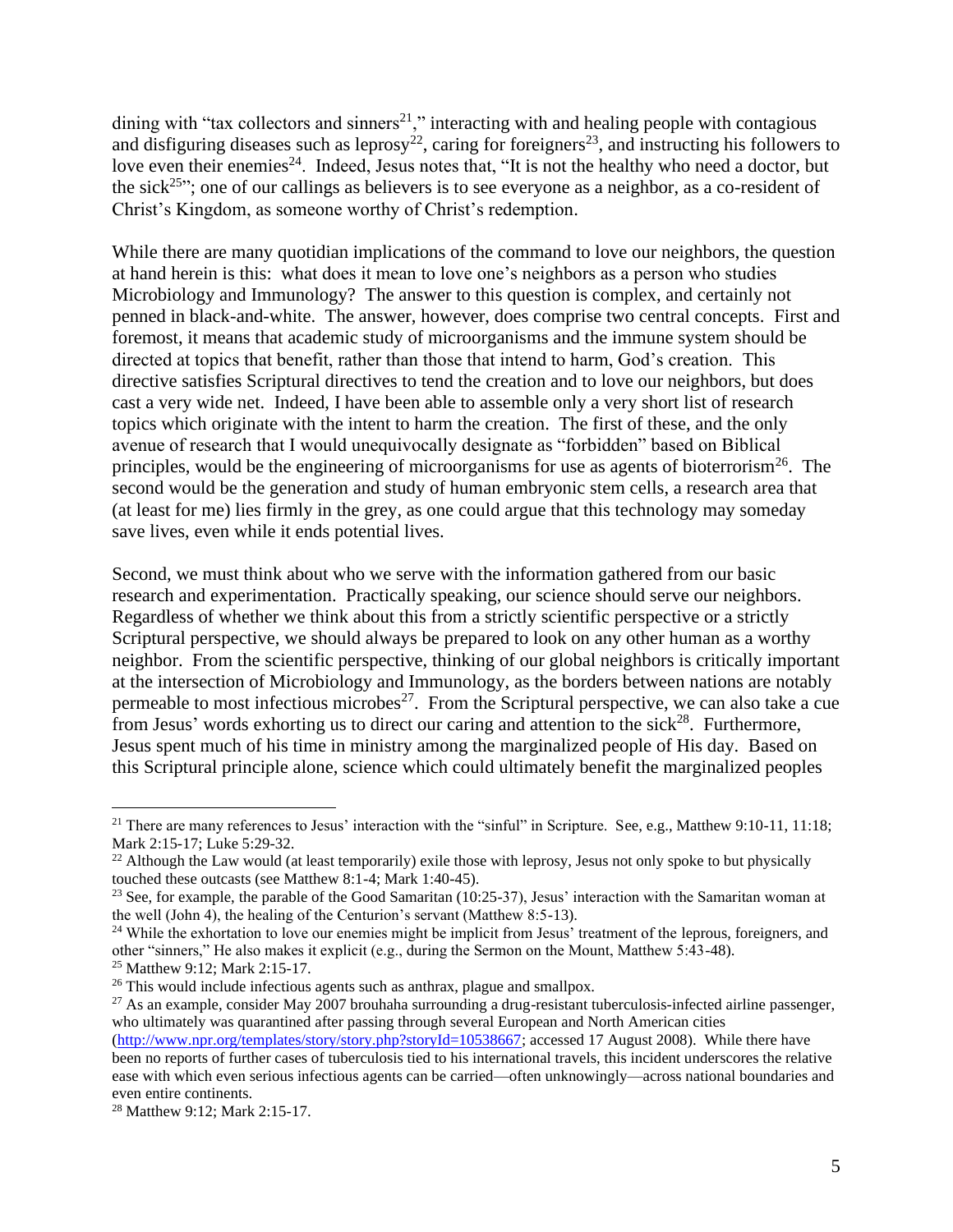of today would be a relevant Christianly way to approach these disciplines. To this I would add but one caveat: collectively, scientists must take care that diseases which, today, are primarily seen in the privileged are not neglected. Not only are the privileged among our neighbors, but diseases of the wealthy, which include many cancers and diseases of the cardiovascular system, are also diseases of old age. Thus, should substantial progress be made toward the reduction of global poverty, a corresponding increase in life expectancy would be expected; an increase in longevity should then result in an increased prevalence of these diseases of old age in places that they are not currently observed $^{29}$ .

This all begs the question: could these principles be put into practice by a working scientist in the 21st century United States? The basic paradigm under which the fields of Microbiology and Immunology (and, really, all sciences) operate would encourage the study of any topic an investigator finds to be of interest, provided the technology appropriate to addressing the proposed hypotheses was available. In other words, to follow the ethic described above is theoretically possible (and even theoretically encouraged). On the surface, science seems very much like a playground for those curious about the natural world. However, in practice this ethic can be stymied by social/cultural norms and the politics of funding agencies, which tend to restrict the nature of science that *can* be done by controlling access to funds. These restrictions, which can be based in perceptions of collective morality, often prevent the completion of science that would reflect the Biblical command to love *all* of our neighbors, and not just the "pretty" ones. Indeed, there are two groups of neighbors who often suffer when science and culture collide: the undesirables, and the invisibles.

#### **The Undesirable Neighbor**

For our purposes, we will consider undesirable neighbors to belong to people groups that many at best would call, "other," and at worst would label as amoral, sinful, or similarly unworthy. In the United States, the most significant recent illustration of the consequences of a failure to show love to undesirable neighbors occurred at the onset of the HIV/AIDS epidemic in 1981. As we shall see, this failure of neighborly love was not systemic in the United States at the time, but rather was a unique and practiced ignorance specific to HIV/AIDS.

While HIV/AIDS was becoming established in the United States, a series of Tylenol poisonings in the Chicago area which took place in 1982 demonstrated the possibilities of neighbor-care. In this instance, seven individuals (including a 12-year-old girl) were the victims of cyanide poisonings perpetrated by a still-unknown individual<sup>30</sup>. Although there were very few, geographically isolated, deaths that occurred while I was in the  $4<sup>th</sup>$  grade, I still remember the national media attention given to this story. According to AIDS activist and author Larry Kramer, the *New York Times* published 54 stories about the Tylenol poisonings during a 3-month period in 1982<sup>31</sup>. At the time, the nation's investigative power immediately jumped to the aid of its citizen-neighbors, solving the mystery in less than 10 days and initiating a federal review of

<sup>&</sup>lt;sup>29</sup> Kindt TJ, Goldsby RA, Osborne BA. 2007. Kuby Immunology, 6<sup>th</sup> edition. New York: W.H. Freeman and Company.

<sup>30</sup> Beck M, Monroe S, Prout LR, Hager M, LaBreque R. 1982 (Oct. 11). The Tylenol scare. Newsweek p. 32.

<sup>&</sup>lt;sup>31</sup> Kramer L. 1985. The normal heart. New York: Penguin Books. These figures were used as part of a minimalist backdrop for the not-so-loosely autobiographical play.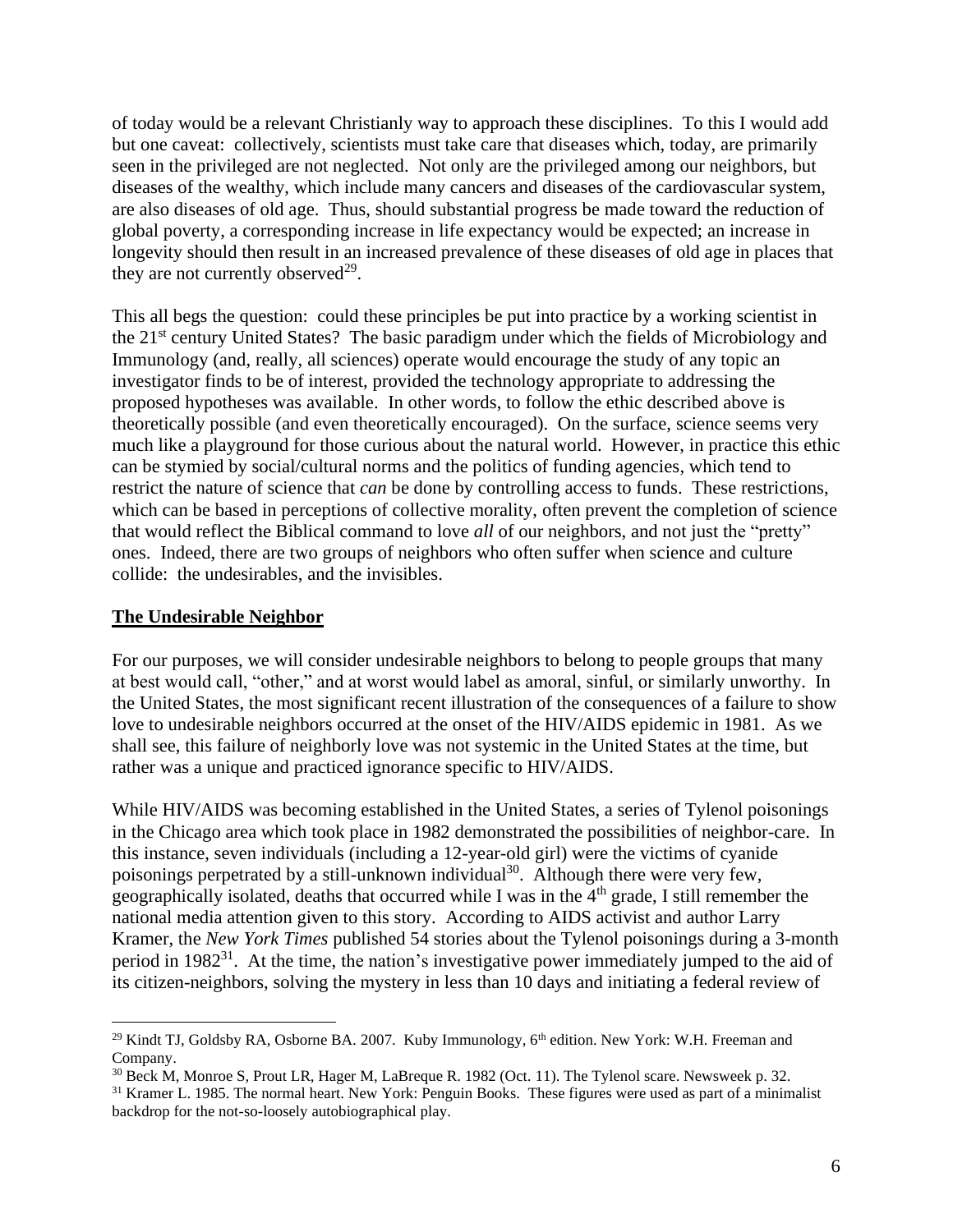drug safety and packaging controls<sup>32</sup>. In this case, the randomness of the murders, the "innocence" of the victims, and the relative ubiquity of over-the-counter pain relievers such as Tylenol made it easy for everyone to imagine him- or herself as the next target. Thus, we can empathize with our neighbors in the face of random tragedy, or when we understand that such a horrible event could just as easily have struck in or near our own homes.

The ability to demonstrate neighbor-care at the level of research and epidemiology was also demonstrated several years prior to the Tylenol poisonings. In 1976, nearly 200 individuals, many of them military veterans or their family members, became ill with an unusual pneumonia after participating in an American Legion conference celebrating the United States bicentennial; just over 10% of those afflicted ultimately died. Indeed, when the bacterium that caused this unusual and sometimes fatal pneumonia was isolated several months later, it was even named in response to these events: *Legionella pneumophila*, which causes what is now commonly known as legionnaires' disease<sup>33</sup>. As with the Tylenol poisonings, this incidence of infectious disease is representative of a geographically isolated epidemiologic event. Once again, the nation's full investigative power sought and determined the cause of the infections and deaths within several months. Here, however, the victims of the infection were not random (although they definitely were perceived as "innocent"). Instead, many of the victims were veterans of the United States military, people perceived as patriots, "good Americans," even heroes. In the public's and government's view, it would be shameful *not* to serve them, or *not* to investigate the cause of the mysterious pneumonia. Thus, we can empathize with neighbors that we can easily deem "worthy," even if we can't imagine ourselves in their place.

At the same time as these two relatively isolated epidemiologic events, the disease which we now know as Acquired Immune Deficiency Syndrome (AIDS) and its instigating virus, the Human Immunodeficiency Virus type 1 (HIV-1), made its first appearance in the medical literature on 5 June  $1981^{34}$ . However, in spite of the fact that (i) people were dying of this new syndrome, and (ii) the cases were neither few nor geographically restricted, AIDS entered *sotto voce* and neighbors were neglected. There are a number of reasonable explanations for the modest initial interest in the study of AIDS. Among these are: (i) many of the cases seen prior to the *MMWR* report of 5 June 1981 were seen by different physicians, and none of those physicians had any reason to believe their single patient was more than a "fluke;" (ii) lack of a geographic epicenter made it even more difficult for physicians and epidemiologists to recognize that these cases were not just clinical anomolies; (iii) the nature of AIDS is such that the clinical presentation varies from patient to patient, and thus recognizing an outbreak or epidemic required a greater number of cases. Even so, by the end of 1981, 339 cases of AIDS had been identified in the United States and the mortality rate was greater than  $30\%$ <sup>35</sup>; it is worth noting that HIV/AIDS arrived with both a greater caseload and a higher mortality rate than was seen with the 1976 outbreak of legionnaires' disease.

<sup>32</sup> Beck M, Monroe S, Prout LR, Hager M, LaBreque R. 1982 (Oct. 11). The Tylenol scare. Newsweek p. 32. <sup>33</sup> Schmeck HM. Legionnaires' disease: 5 years later the mystery is all but gone [Internet; published in the New York Times 19 January 1982; accessed 7 August 2008]. Available from

[http://query.nytimes.com/gst/fullpage.html?res=9400E1D81138F93AA25752C0A964948260&sec=technology&spo](http://query.nytimes.com/gst/fullpage.html?res=9400E1D81138F93AA25752C0A964948260&sec=technology&spon) [n](http://query.nytimes.com/gst/fullpage.html?res=9400E1D81138F93AA25752C0A964948260&sec=technology&spon)

<sup>&</sup>lt;sup>34</sup> *Pneumocystis* pneumonia—Los Angeles. 1981. Morbidity and mortality weekly report 30:250-252. <sup>35</sup> Information from the Centers for Disease Control (CDC), and accessed 09/01/08 from

<http://www.avert.org/usastaty.htm>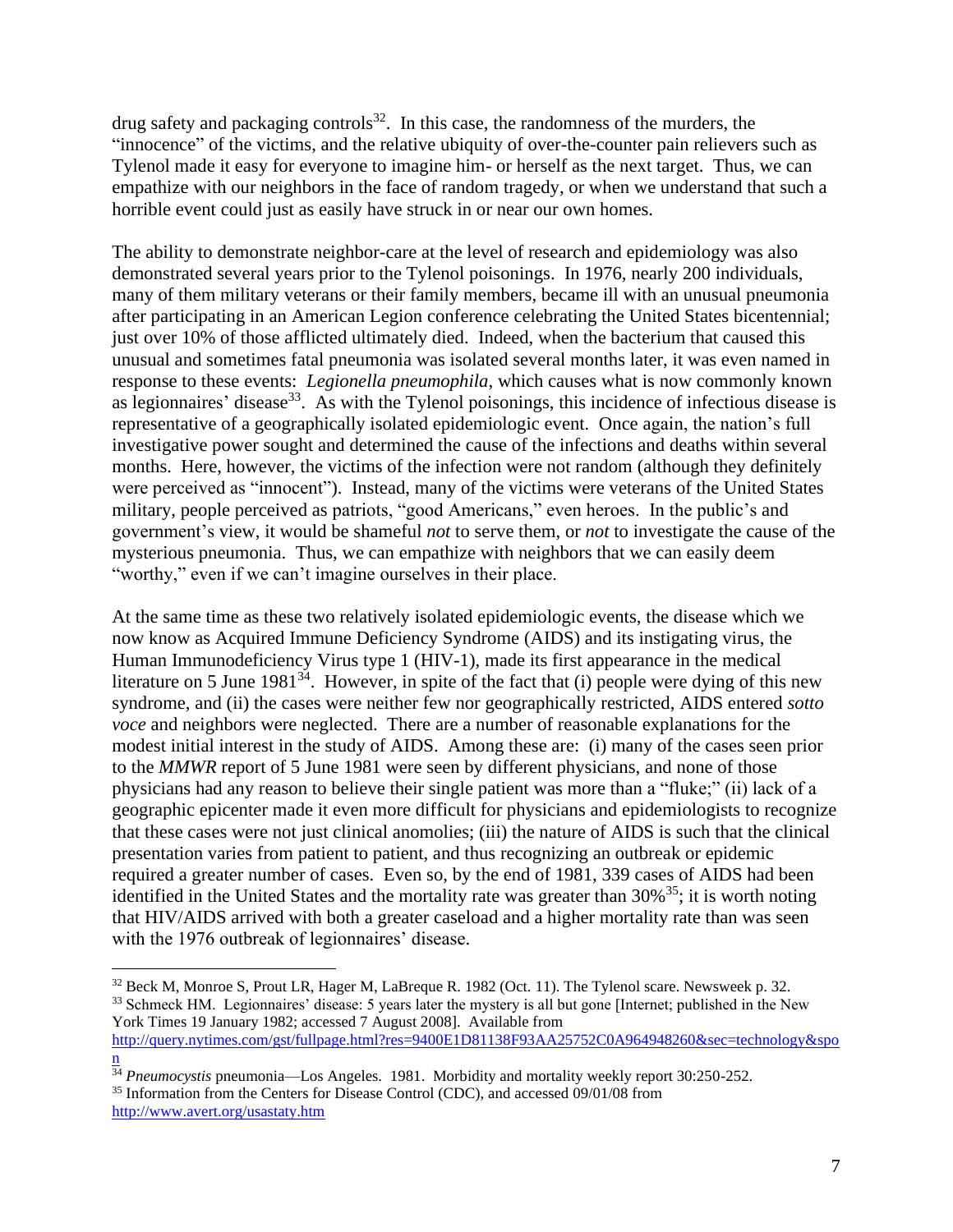In spite of these inauspicious beginnings, during that first year of HIV/AIDS it was clear to many physicians that a new epidemic was at hand—and yet there was no public alarm, and no substantial mobilization of research funding and personnel for nearly two years. And, in contrast to the nearly 5 dozen articles published about the Tylenol scare during the last 3 months of 1982 by the *New York Times*, the same paper published only seven stories about the growing AIDS epidemic between July of 1981 and February of 1983, a span of 19 months<sup>36</sup>. By the time the seventh article appeared on 6 February 1983, there were nearly 1000 diagnosed cases of AIDS in the United States—more than five times the number of people who contracted *Legionella pneumophila* at the 1976 American Legion convention in Philadelphia. Even at the time, many in the medical and research communities were wondering at the meager nature of this response.

So, why was there such a difference in the local and national responses to the Tylenol poisonings, the outbreak of legionnaires' disease, and this new epidemic? In this instance, elected officials were quite representative of their largely Christian constituencies—although with strikingly unfortunate consequences. Historically, Christians have struggled with what meaning to ascribe to infectious diseases—especially those that are sexually transmitted. Most commonly, the incidence of sexually transmitted disease has been attributed to God's judgment of the sinful. This attitude was true of lovesickness during the Middle Ages, of the European syphilis epidemic during the early modern period, and most recently of  $HIV/ALDS<sup>37</sup>$ . The notion that sexually transmitted diseases such as HIV/AIDS are contaminating, or suggest a state of unworthiness, has also been noted by non-Christian writers such as Susan Sontag, whose personal struggle with cancer caused her to evaluate the common metaphors which can interfere with the study and treatment of diseases. Near the end of the first decade of AIDS in the United States, she wrote, "In recent years some of the onus of cancer has been lifted by the emergence of a disease [AIDS] whose charge of stigmatization, whose capacity to create spoiled identity, is far greater. It seems that societies need to have one illness which becomes identified with evil, and attaches blame to its 'victims...'<sup>38</sup>". It also didn't help that three of the four major risk groups for HIV infection at that time (homosexuals, injecting drug users, and Haitian immigrants) were all considered to be undesirable neighbors by the vocal cultural majority; only hemophiliacs were considered "innocent" among the primary risk groups<sup>39</sup>. While these metaphors of moral and physical contamination are less prevalent in the United States today than they were several decades ago, to equate HIV/AIDS with both physical and spiritual death remains common in Africa<sup>40</sup>.

A study that aimed to quantify this culture of blame appeared in the New England Journal of Medicine<sup>41</sup>. The results of these studies indicated that nearly 1 in 5 Americans favored exiling those with AIDS, and treating them much like the lepers of centuries past. While a later study

<sup>36</sup> Kramer L. 1985. The Normal Heart.

<sup>37</sup> Allen PL. 2000. The wages of sin.

<sup>38</sup> Sontag S. 1989.

<sup>&</sup>lt;sup>39</sup> Shilts R. 1987. And the band played on: politics, people and the AIDS epidemic. New York: St. Martin's Press; Stine GJ. 2008. AIDS Update 2007. New York: McGraw-Hill.

<sup>&</sup>lt;sup>40</sup> Nzioka C. 2000. The social meanings of death from HIV/AIDS: an African interpretive view. Culture, Health & Sexuality 2(1):1-14.

 $^{41}$  Blendon RJ, Donelan K. 1988. Discrimination against people with AIDS: the public's perspective. N. Eng. J. Med. 319(15):1022-1026.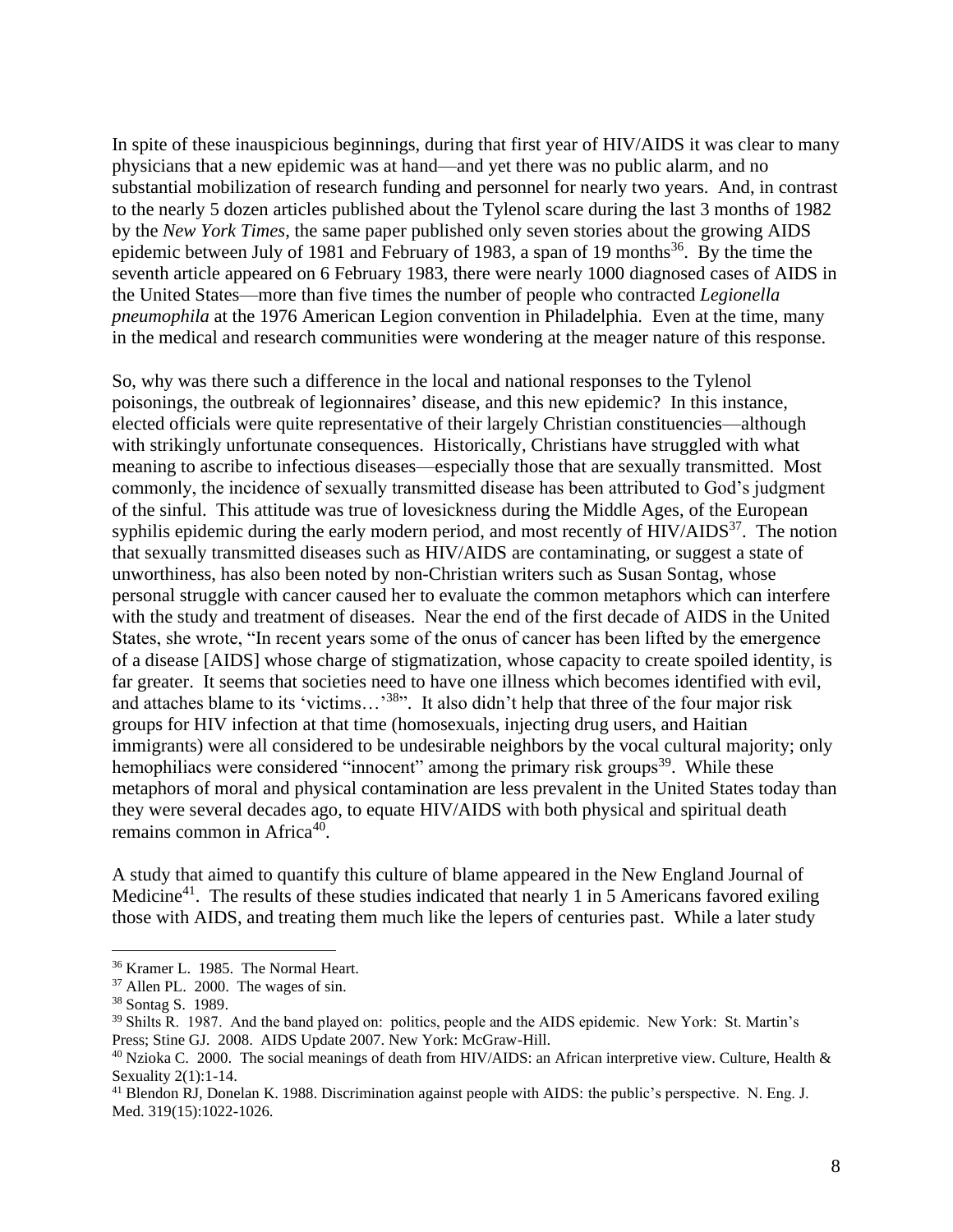indicated that a robust 94% of Americans felt that AIDS sufferers deserved compassion, that number shrank to 70% for those who acquired AIDS by "immoral" means, such as homosexual contact or injecting drugs<sup>42</sup>. Unfortunately, these attitudes were parlayed into a lack of both research funding and public education during the first 6 years of the HIV/AIDS epidemic in the United States. There was even a gag order on C. Everett Koop, the United States Surgeon General at the time, who was forced to look the fool when his superiors disallowed any discussion of HIV/AIDS from his office for the first 5 ½ years of the epidemic. Ultimately, Dr. Koop achieved significant notoriety among the conservative constituencies who fought for the congressional approval of his appointment when he failed to openly fight for the values of the moral majority and instead pushed for widespread AIDS education and prevention<sup>43</sup>. This ultimately resulted in the convening of panels of citizen-critics to review the "decency" of any AIDS education literature to be distributed during the late 1980s, and most of these panels concluded that people should be counseled to avoid becoming infected with HIV, but found any specific recommendations on how to do that to violate cultural norms of decency. A conservative estimate of this failure to care for neighbors within our borders would be deaths from AIDS numbering in the thousands<sup>44</sup>. Perhaps the greatest tragedy is that there were physicians and scientists prepared to devote themselves to the study of this new infectious agent, but they were unable to garner support, financial or otherwise, to stem the tide of AIDS during the earliest years of the epidemic<sup>45</sup>.

Some may argue that an agonizing death from AIDS would be a just demise for a person who willfully chooses to live contrary to Scriptural precepts by engaging in homosexual intercourse or other illicit behaviors. There are, however, both Scriptural and scientific reasons to reject this argument. Scientifically, genetic analysis has recently clarified the origins of HIV-1 as a chimpanzee population in west-central Africa<sup>46</sup>. It is likely that HIV/AIDS began as a disease of heterosexual bush hunters in Africa; it is equally likely that the sexual revolution that occurred within gay and lesbian communities in the United States during the 1960s and 1970s set up the perfect conduit through which this new virus could be spread. Thus, the first appearances of HIV disease in the United States were not consistent with the global portrait of AIDS during the same period, as the global portrait was that of a disease affecting primarily heterosexual populations<sup>47</sup>; although the disease was easily spread among American homosexual populations, it was not first visited upon them. This is not what you'd expect of a disease meant to be a judgment against a specific people group (although the same people who argue that AIDS is justice for sinful people might also say that any "innocents" who die from AIDS are blessed to join Christ in eternity even faster).

We must also reject the argument that AIDS is a just punishment for the sinful based on Scriptural principles. Although the Old Testament records instances in which God did use

<sup>42</sup> Blendon RJ, Donelan K, Knox RA. 1992. Public opinion and AIDS: lessons for the second decade. JAMA 267(7)981-986.

<sup>&</sup>lt;sup>43</sup> Martin W. 1996. With God on our side: the rise of the religious right in America. New York: Broadway Books. <sup>44</sup> Allen PL.

<sup>45</sup> Shilts R. 1987. And the band played on; Bayer R, Oppenheimer GM. 2000. AIDS doctors: voices from the epidemic (an oral history). New York: Oxford University Press.

<sup>46</sup> Stine GJ. 2008. AIDS update 2007.

<sup>&</sup>lt;sup>47</sup> Garrett L. 1994. The coming plague: newly emerging diseases in a world out of balance. New York: Penguin Books.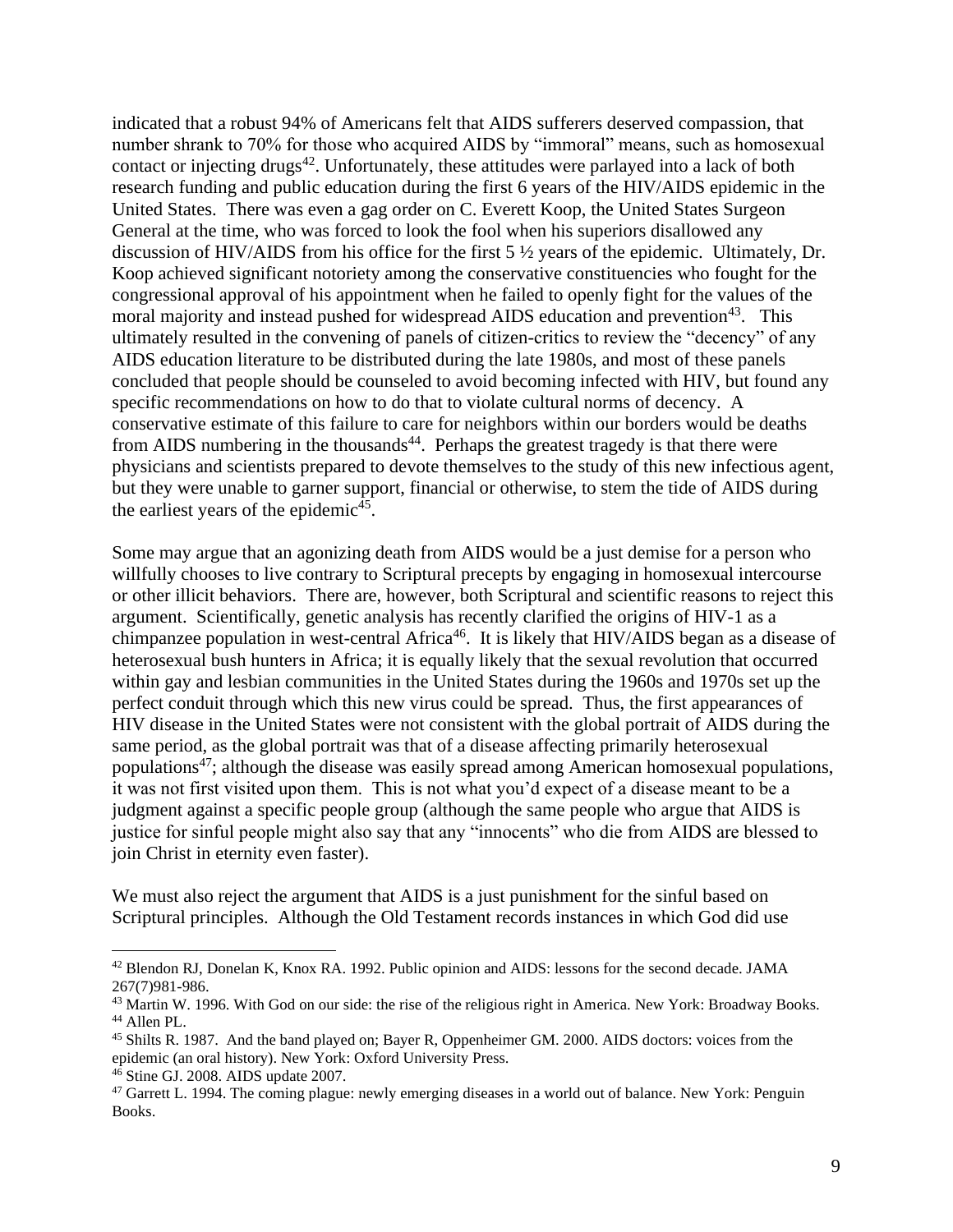disease to punish the unjust or sinful<sup>48</sup>, Christ set a new and decidedly compassionate example for His followers. As noted above, He dined with the undesirables of his day, and routinely interacted with people in need of physical healing, including the leprous. The result of these interactions is that those "tax collectors and sinners" repented of their sins and took on the new life offered by Christ. The fact that Jesus spent time with the "sinful" and fully integrated physical healing into His ministry, treating the sick with compassion, suggests that we should do the same. Indeed, while there is a time and place for confrontation within Christian community, we do not sit in judgment over our neighbors, and thus should treat each and every one with the compassion and respect that we would desire for ourselves<sup>49</sup>. In summary, we can deny neither the existence of sin, nor the command to love<sup>50</sup>.

What then is an appropriate response for a Christian bench scientist to an infectious disease spread among our neighbors by sexual—and often sinful—contact? Following Christ's example, those that are called must offer the scientific equivalent of a cup of cold water by actively pursuing knowledge about the biology of any infectious agent, with the hope that basic knowledge will enable the future treatment of infected individuals. It is all too easy to concern ourselves with *how* people become infected with such agents, and in so doing to turn our back on neighbors who are worthy of Christ's love. Instead, we must remember that all sin, and none are worthy except as they have been saved by grace. The transforming power of grace to change lives does not grab hold until we turn to Jesus for forgiveness, and so we must always treat any around us who do not yet follow Christ as if that redemptive moment is at hand. I had a friend in college who embodied this principle: she refused to think of those not following Christ as non-Christians but instead called them pre-Christians, thus acknowledging that *at any moment* they may join Christ's Kingdom and should be treated accordingly. In summary, to fail to study diseases that disproportionately affect "sinful" people groups is to indirectly tell those affected that they are not worthy of God's grace; to turn our backs on those in need stands in opposition to the disciple-making calling given to all Christians<sup>51</sup>.

<sup>&</sup>lt;sup>48</sup> The Old Testament records several instances in which God used disease (leprosy) as punishment (e.g., 2 Chronicles 26 describes King Uzziah's punishment of leprosy).

 $49$  Ref from Matthew (?) about how to confront; refs for not judging others

<sup>50</sup> It doesn't take a thorough reading of Scripture to determine that God is neither whimsical nor sloppy. In fact, He is characterized throughout Scripture as "slow to anger, abounding in love," even while He is the ultimate judge and arbiter of forgiveness (e.g., Numbers 14:18). Given that God's ways are above our own, and that He loves His creation, it is critical to distinguish between God's judgment and what we might call "just desserts." While HIV/AIDS may not be an unexpected consequence of various behaviors that are contrary to Scripture, I can't conclude that HIV/AIDS is either God's judgment or any kind of justice. Major Scriptural precedents for largescale judgments (e.g., the exile from Eden (Genesis 3), the flood Genesis 6-9), the judgment on Sodom and Gomorrah (Genesis 19), or the plagues visited upon Egypt (beginning in Exodus 7) appear to be both *universal* (affecting everyone that fit into the judged group) and *precise* (affecting only those that belong to the judged group). In contrast, HIV/AIDS would be a very messy kind of judgement indeed, as it is neither universal (affecting ALL homosexuals or injecting drug users, for example), nor precise (affecting ONLY homosexuals, injecting drug users, and others who engage in high-risk "sinful" behavior). We have been instructed to love and serve, and to leave the judging to God—it is not our business to interpret an infectious agent as God's gavel.

<sup>51</sup> Matthew 28:16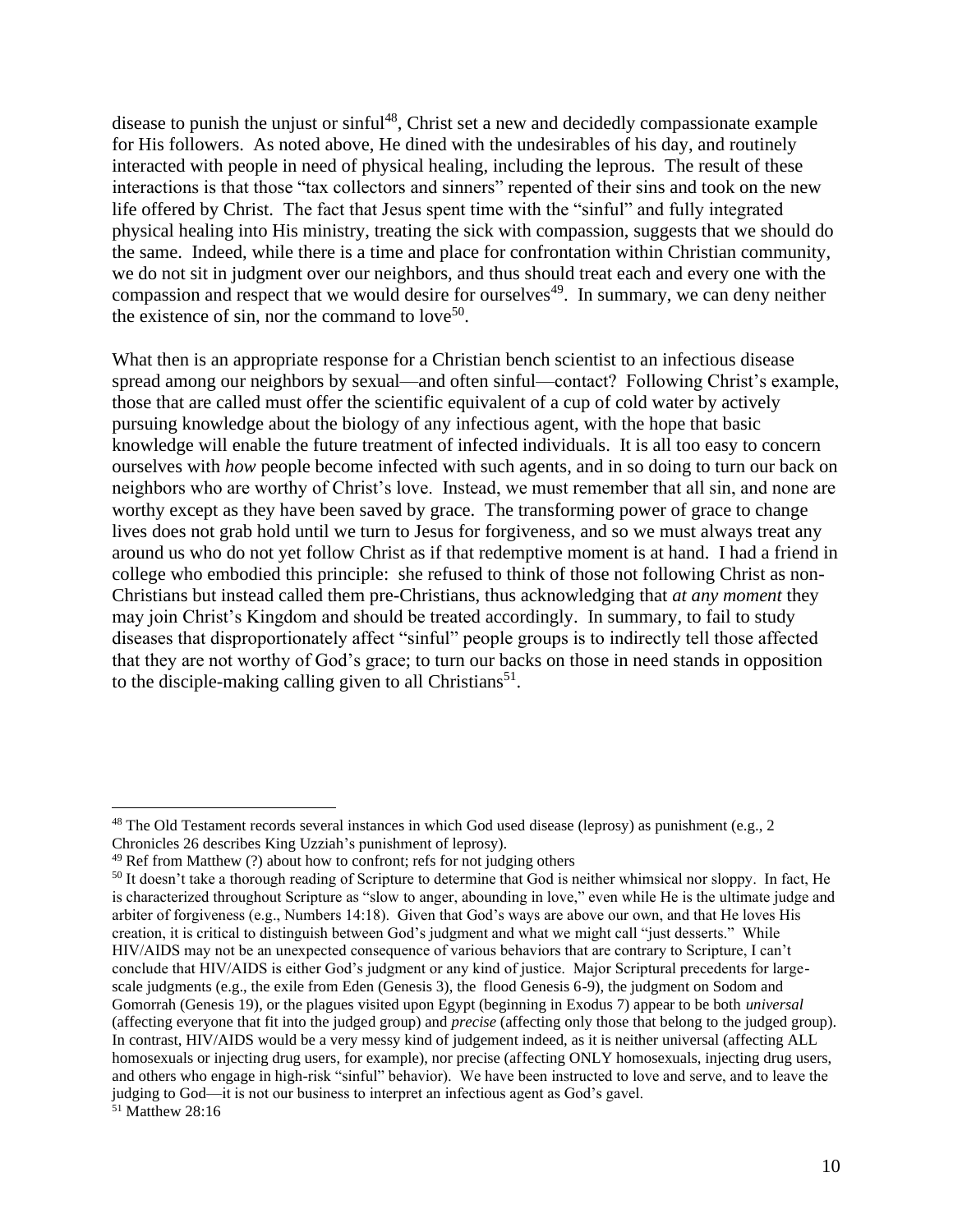Finally, fast-forward nearly 30 years to 2008. The church has finally awakened with respect to AIDS, and is reaching out especially to the African continent<sup>52</sup>. There are, however, hurdles which remain within our borders, and within the walls of the American church. As was seen with the Tylenol poisonings and the 1976 outbreak of legionnaires' disease, it remains much easier to have sympathy for the infected and affected who are perceived as innocents—such as the young or the impoverished in Africa. In contrast, American homosexuals and AIDS sufferers are still vilified (albeit at a much lower rate than in the 1980s) by certain factions within the evangelical church. Perhaps the most striking examples of this are "Hell Houses," staged as dramatic experiences that are alternatives to secular Halloween celebrations. These events capitalize on appeals to fear in order to scare sinners into the arms of Jesus; it is common in these productions to include a vignette in which a gay man dies of AIDS and is whisked off to hell by attending demons<sup>53</sup>. Of course, there are examples of care and compassion coming from American churches to those in our midst who suffer because of HIV/AIDS<sup>54</sup>. Collectively, the church has begun to love its challenging neighbors vis-à-vis the national HIV/AIDS epidemic, but work clearly remains. Initially, science was able to assuage many of the public's fears regarding the modes of transmission for HIV, thus paving the way for individuals affected by and infected with HIV to return to churches. At this point, however, with the fear of contagion essentially gone but the sense that a person with HIV/AIDS is somehow contaminated intact, the scientific work of the mind to intellectually alleviate fear must be completed by God's work in the hearts of His people to welcome all who seek Christ's truth and redemption.

#### **The Invisible Neighbor**

Unfortunately, undesirable neighbors are not the only ones who suffer from stigmatizing infectious diseases. As with the undesirable neighbor, the invisible neighbor also belongs to a group that would be categorized as "other" by majority populations. In contrast to the undesirable neighbor however, the invisible neighbor may not be perceived as particularly immoral or sinful. Indeed, when invisible neighbors are revealed to a wealthy majority, the wealthy often feel intense sympathy and compassion<sup>55</sup>. Instead, the primary deficit of the invisible neighbor is an inability to attract and maintain the focus of majority populations. This deficit is due in part to the extreme poverty in which most invisible neighbors live, such that even those who live in proximity to urban areas do not have the financial means to procure even rudimentary medical care. It isn't hard to argue that the most significant modern illustration of the impact of infectious diseases on the invisible is the current crisis of neglected tropical diseases.

<sup>52</sup> Some of the most visible efforts are those of World Vision, such as materials provided to *Acting on AIDS* groups on college and university campuses (see [http://www.worldvision.org/aoa.nsf/aids/home,](http://www.worldvision.org/aoa.nsf/aids/home) accessed 04 September 2008).

<sup>53</sup> Jackson B. 2007. Jonathan Edwards goes to Hell (house): fear appeals in American evangelism. Rhetoric Review 26:42-59.

<sup>54</sup> The most poignant examples of HIV/AIDS outreach involve local churches reaching out to their own communities. One such example is that of Emmanuel's New Mount Zion Christian Center in Ohio, described at <http://www.thebody.com/content/living/art29513.html> (accessed 28 August 2008).

<sup>&</sup>lt;sup>55</sup> Consider here the outpouring of aid to the Asian tsunami victims in late 2004, ongoing efforts to serve the areas of the gulf coast decimated by Hurricanes Katrina and Rita in 2005, and the postponement of major activities of the 2008 Republican National Convention due to the approach of Hurrican Gustav.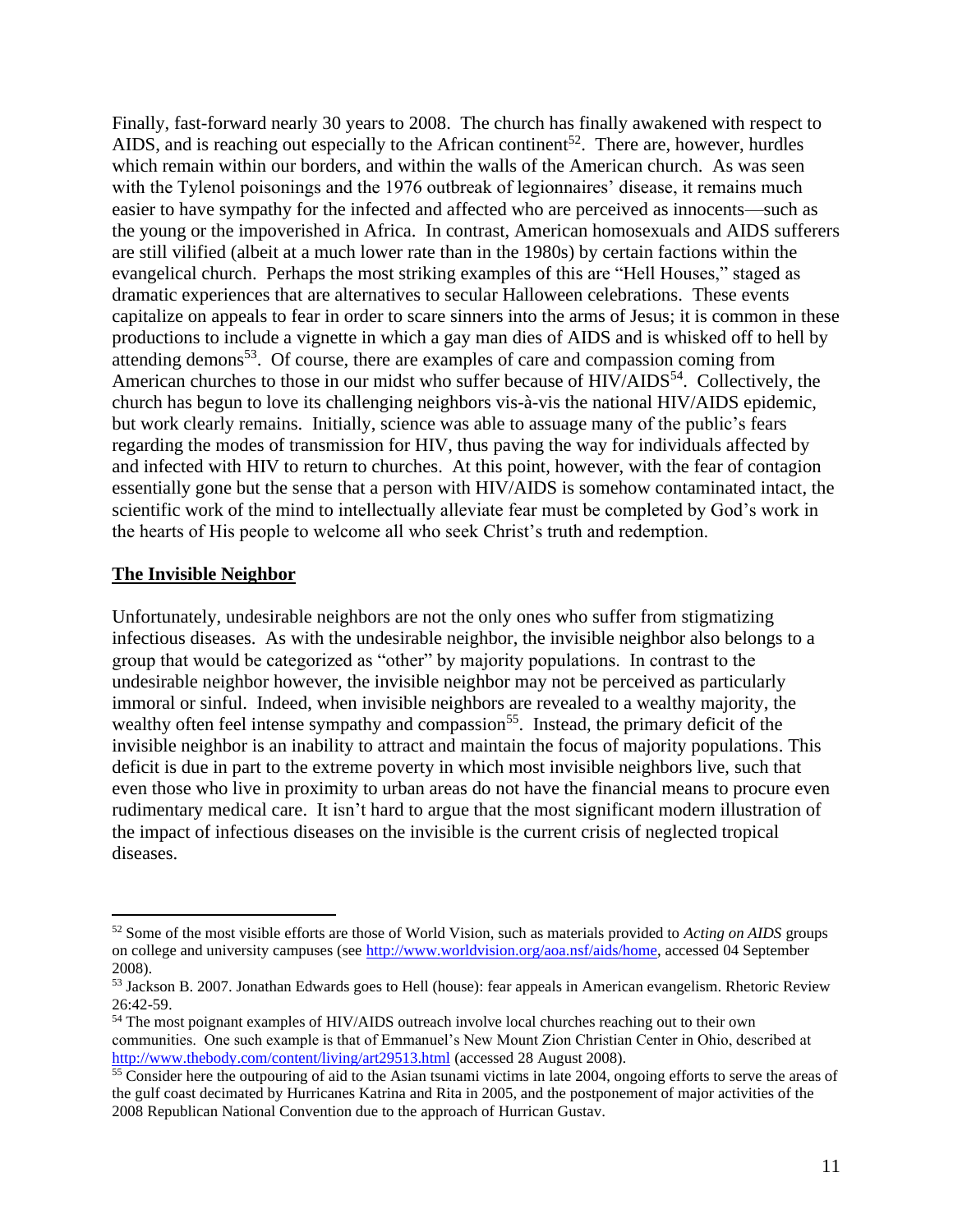The World Health Organization (WHO) has identified fourteen neglected tropical diseases, and although each disease is caused by a separate etiologic agent there are a number of critical commonalities: (i) they are physically disfiguring, causing significant morbidity and permanent disability; (ii) they are all associated with poverty and the corresponding absence of safe housing, clean water, and adequate sanitation; (iii) there is substantial geographic overlap among the diseases in endemic tropical regions, such that those living in these regions are simultaneously exposed to more than one of these diseases; (iv) they are not transmitted by direct contact, but instead require intermediate vectors such as mosquitos or other insects, which typically ensures that the diseases will remain geographically restricted (i.e., will be maintained only in their endemic areas). While it is difficult to obtain an accurate census of these diseases, it is estimated that one billion people—one-sixth of the world's population—harbor at least one of them<sup>56</sup>. The true impact of these neglected tropical diseases on affected populations is dramatically demonstrated by malaria; although this mosquito-borne illness is now the focus of renewed study by both natural and social scientists in both the public and private sectors, it was largely neglected for most of the latter half of the  $20<sup>th</sup>$  century.

Malaria is one of a triad of microbes, the other two being tuberculosis and HIV, that collectively cause more morbidity and mortality than any other infectious disease. Of these three infectious diseases, malaria is the most relevant contrast to the constellation of neglected tropical diseases because, like the neglected tropical diseases, malaria infections are generally localized to the same geographic regions. Unlike the neglected tropical diseases, however, malaria formerly spanned a much larger territory, reaching into both sub-tropical and temperate zones. Its range even included much of the southeastern United States until the 1960s, and the impact of malaria on the history of the United States has been well documented<sup>57</sup>. A global malaria eradication campaign which spanned three decades was ultimately abandoned in the 1970s, when it became apparent that eradication would be impossible in the tropical regions where malaria continues to rage today. By this point, malaria had been at least controlled if not eliminated in temperate and the wealthiest sub-tropical regions, and when the United States military left Vietnam in 1975, the disease quickly became irrelevant to the politicians (and as a result the scientists) of the wealthiest nations<sup>58</sup>.

It is perhaps because malaria was the subject of a failed eradication campaign, followed by a period of neglect, that we can see the devastation that can be visited upon entire countries by infectious diseases. Presently, nearly 40% of the world's population live in regions in which malaria is endemic; most of these regions are also impoverished. More than half a billion people contract malaria, which is spread from person to person by mosquito bites, annually. These infections result in up to three million deaths annually, most of these in children<sup>59</sup>. The work of economist Jeffrey Sachs on the interrelatedness of poverty and disease has contributed significantly to the resurgence of political and scientific interest in malaria over the last decade.

<sup>56</sup> World Health Organization. Neglected tropical diseases frequently asked questions [Internet; information © 2008; accessed 13 August 2008]. Available from [http://www.who.int/neglected\\_diseases/faq/en/print.html.](http://www.who.int/neglected_diseases/faq/en/print.html)

<sup>&</sup>lt;sup>57</sup> These events were summarized by Paul Farmer. 1999. Infections and inequalities: the modern plagues. Berkeley: University of California Press.

<sup>58</sup> Ibid, and Sachs JD. 2002. A new global effort to control malaria. Science 298:122-124.

<sup>59</sup> Sachs J, Malaney P. 2002. The economic and social burden of malaria. Nature 415:680-685; and WHO. Malaria fact sheet number 94 [Internet; published May 2007; access 11 August 2008]. Available from: <http://www.who.int/mediacentre/factsheets/fs094/en/print.html>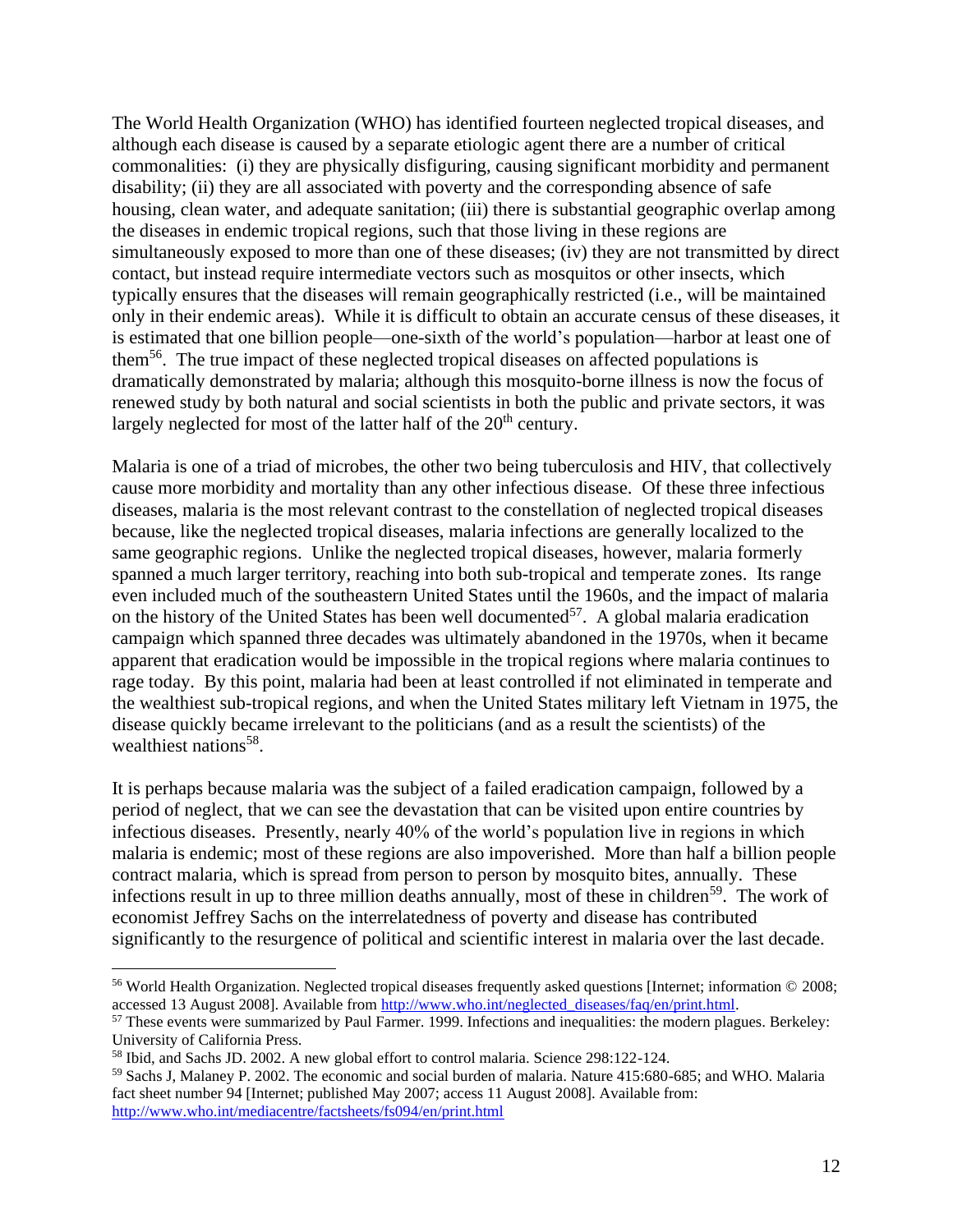His work suggests that causal relationships run in two directions, both from poverty to malaria and from malaria to poverty. Economic development in the United States and Europe demonstrated that poverty and poor living conditions can increase the spread of malaria, as development which occurred after the Great Depression through the 1950s corresponded to the ability to provide safe housing (e.g., screened doors and windows) Malaria eradication/control measures were further aided in these regions by the temperate climates in these regions as the malaria-carrying mosquito population dies off in the winter. The causal link from malaria to poverty is demonstrated by the present crisis in many tropical regions, in which economic growth rates are dramatically suppressed, productivity is lost in the workforce due to illness, and high fertility rates (which families use to ensure that some of their children will survive to adulthood) reduce the per-child investment in education—thus propagating this vicous cycle $^{60}$ . Furthermore, many of these malaria-endemic regions are further challenged by geography: they have little or no access to sea trade (and thus must rely on dramatically more expensive transport by land or air), and a tropical climate which ensures that malaria will be a year-round phenomenon<sup>61</sup>.

Considering that twice as many people suffer from one or more of the WHO-designated neglected tropical diseases when compared to malaria, some have argued that the infectious triad should become an infectious tetrad, with the constellation of neglected tropical diseases being added to malaria, HIV and tuberculosis when wealthy nations consider their responses to the global impact of infectious diseases $^{62}$ . In spite of the resurgence of interest in malaria, the National Institutes of Health still devote a relatively small level of financial support to investigators studying this devastating disease. For fiscal year 2008, approximately \$140 million was allocated for the study of malaria and potential malaria vaccines; furthermore, none of the fourteen neglected tropical diseases are specifically named by NIH research initiatives. In contrast, greater than 10-fold that amount (over \$1.7 billion) was allocated to investigating the *potential* threat of bioterrorism, nearly 15-fold that amount (\$2.1 billion) to the study of heart disease, and a similar amount (\$123 million) to the study of smallpox—a disease that was successfully eradicated in the  $1970s^{63}$ .

Given the global impact of diseases like malaria, why do those afflicted remain invisible? Several of the primary determinants are (i) proximity, and (ii) the ability to communicate and organize. In considering proximity, it is the nearness (or potential nearness) of the disease in question rather than the nearness of the people currently affected or infected that seem to matter most. One way to pose this question would be, "will the disease ever significantly impact United States citizens?" The factors which affect whether or not the people affected or infected with a

<sup>60</sup> Sachs J, Malaney P. 2002.

<sup>&</sup>lt;sup>61</sup> Sachs JD, Mellinger AD, Gallup JL. 2001 (March). The geography of poverty and wealth. Scientific American pp. 70-75.

<sup>62</sup> Talk of the Nation's *Science Friday*. 16 December 2005. National Public Radio.

 $63$  National Institutes of Health. Estimates of funding for various diseases, conditions, research areas [Internet; updated 5 Feb. 2008; accessed 17 July 2008]. Available from: [http://www.nih.gov/news/fundingresearchareas.htm.](http://www.nih.gov/news/fundingresearchareas.htm) There also are several non-government entities which are providing funds or supplies to combat malaria and/or neglected tropical diseases. The most visible of these (at least for anyone who watched NBC's coverage of the summer Olympics) is ExxonMobil [\(http://www.exxonmobil.com/Africa-](http://www.exxonmobil.com/Africa-English/PA/Responsibility/AF_CR_Malaria.asp)

[English/PA/Responsibility/AF\\_CR\\_Malaria.asp,](http://www.exxonmobil.com/Africa-English/PA/Responsibility/AF_CR_Malaria.asp) accessed 3 Sept. 2008); others include the Gates Foundation [\(http://www.medicalnewstoday.com/articles/34489.php,](http://www.medicalnewstoday.com/articles/34489.php) accessed 3 Sept. 2008).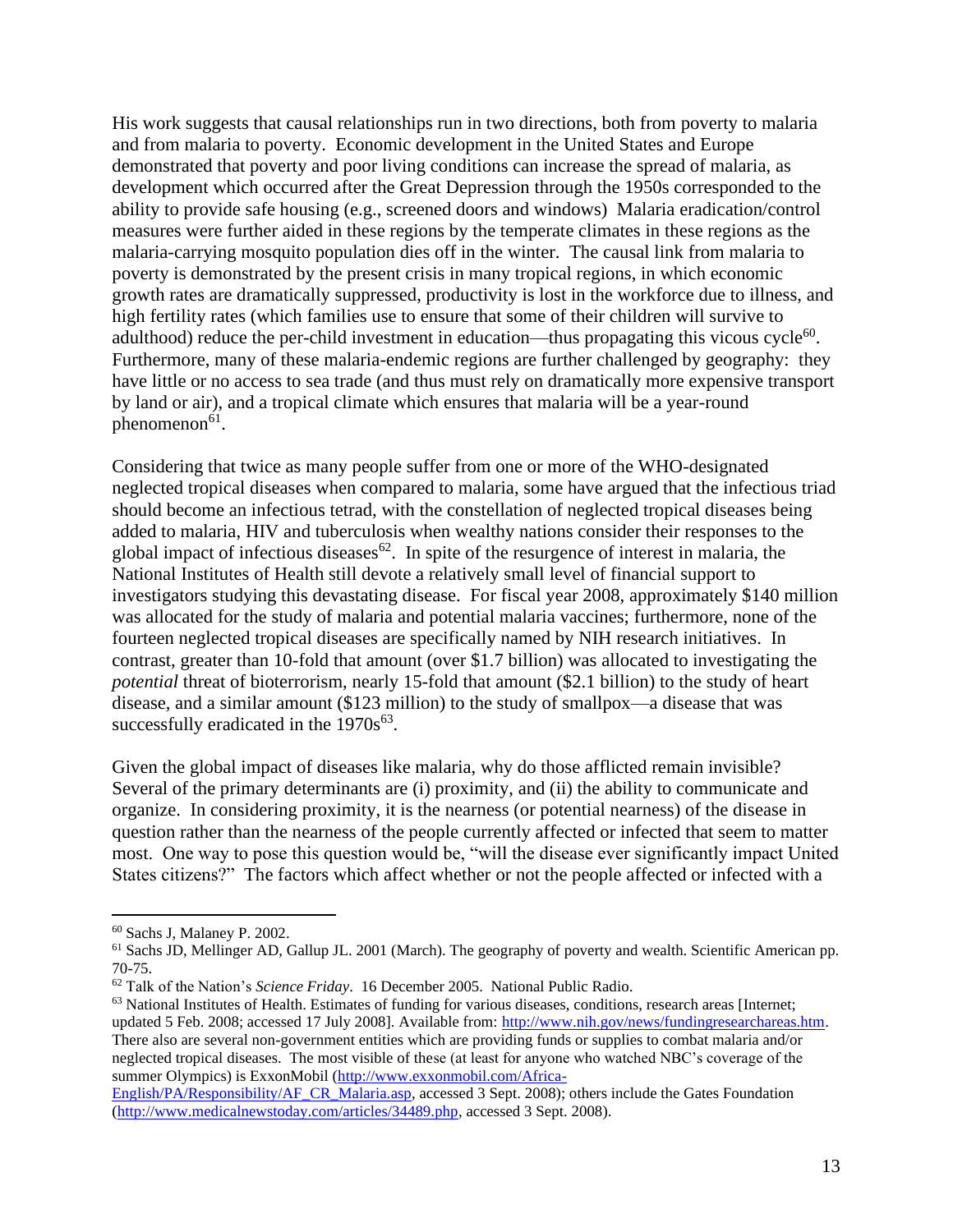certain infectious agent have a voice are greater in number and more diverse than those governing proximity. However, one factor which is observed through all of the history of infectious disease is poverty. Those that were most likely to be stricken by major epidemics in centuries past such as smallpox, plague, and leprosy were the poor—in large part because they did not have the resources to flee the onslaught, to implement proper sanitation measures, or to avail themselves of what limited medical care was available when these diseases ravaged their communities. Indeed, these factors are still relevant among the poor today. Physiciananthropologist Paul Farmer goes so far as to include poverty as a virulence factor when considering the impact of any infectious disease (whereas the bench scientist reserves that term for a property of the microorganism itself) $64$ .

In contrast to the status quo, Scripture presents us with a strikingly different paradigm. As discussed above, to love our neighbors means to acknowledge, love and respect even (and perhaps especially) those that are unlike us. With respect to our invisible neighbors, James provides us with an even greater exhortation to see and love: "Religion that God our Father accepts as pure and faultless is this: to look after orphans and widows in their distress and to keep oneself from being polluted by the world<sup>65</sup>." Thus, from a Biblical perspective, scientific resources should be directed not only at infectious microbes which are (or could conceivably be) significant within the United States, we also should train our minds upon what are currently known as neglected diseases, and the all-too-easily neglected people who suffer with them.

#### **Loving Your Neighbor: The Model in Practice**

It is clear that scientists motived by an ethic of love could have the potential to change the face of infectious disease in the world. Before we consider the possibility of practicing such an ethic of love as a Microbiologist or Immunologist, I would like to summarize the key tenets of this ethic.

- Because the intellectual span of Microbiology/Immunology is so large, individual investigators must focus on one (or at most a few) research topic(s) about which they are passionate (here we could perhaps apply the Christian idea of vocation or calling);
- Investigations should have as their ultimate goal the love of neighbors and tending of God's creation;
- Collectively, investigations should demonstrate love for *all* neighbors, including those that appear undesirable and/or invisible.

Can it be done? Theoretically, this is absolutely possible. Science is both a way of thinking about the created world, as well as a method for investigating it. The fundamental assumptions of any scientific discipline are that the universe is ordered, and that the human mind is capable of understanding that order<sup>66</sup>. The practice of science is absolutely restricted only by our ability to *test hypotheses* as we seek to answer questions—generally, natural scientists are confined by

<sup>64</sup> Farmer, P; Allen PL.

<sup>65</sup> James 1:27.

<sup>&</sup>lt;sup>66</sup> This is implicit in every introductory Biology textbook I've ever read, and is explicitly stated in Ambrose HW, Ambrose KP, Emlen DJ, Bright KL. 2001. A handbook of biological investigation. 6<sup>th</sup> edition. Winston-Salem: Hunter Textbooks Inc.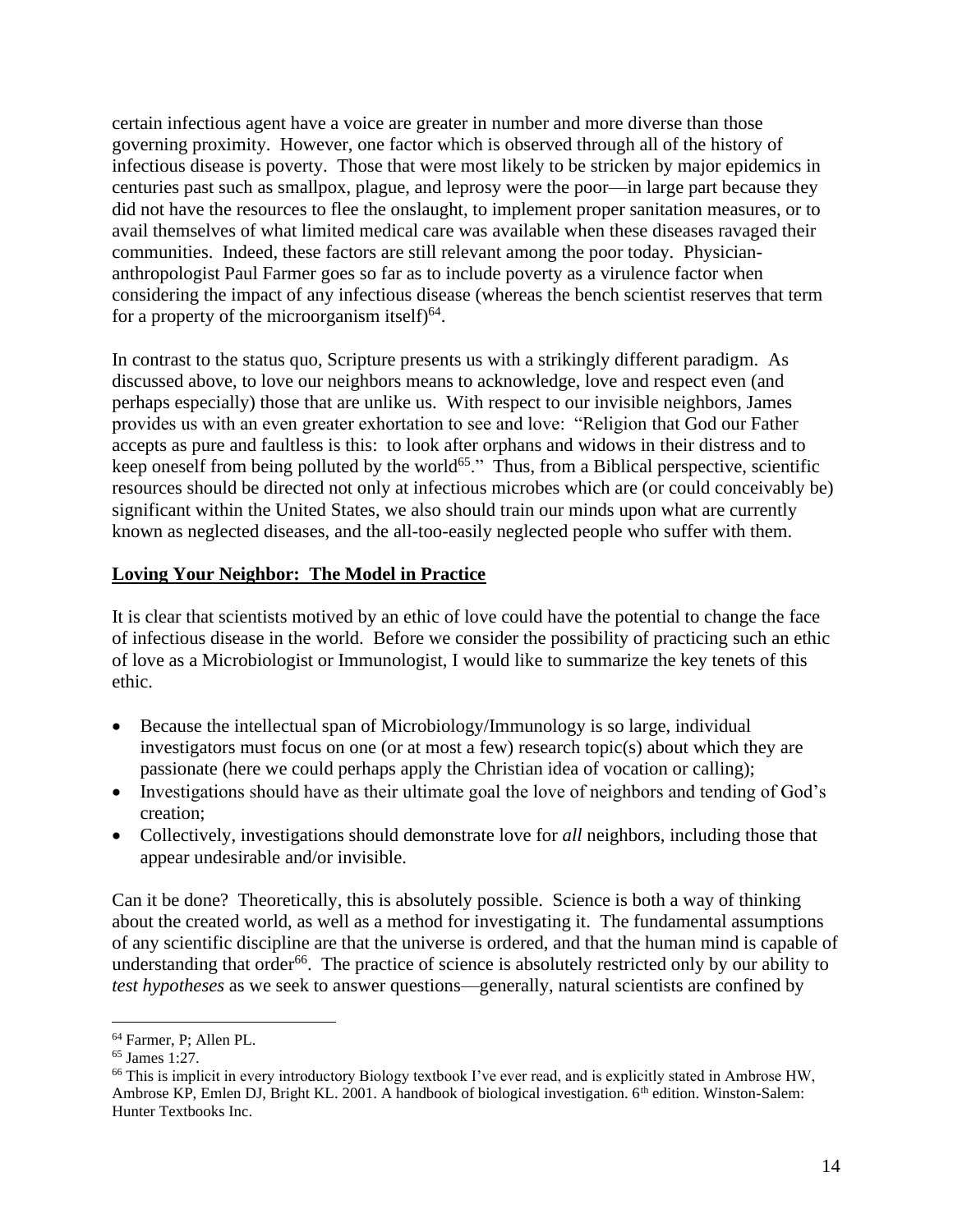mechanistic questions rather than moral or spiritual ones<sup>67</sup>. To engage in this way of knowing about creation is, in my estimation, at least one way that a Christian can love God with his or her mind. Furthermore, there are virtually limitless research projects that would also allow a Christfollower engaged in scientific pursuits to care for creation and love one's neighbors. If we look only at the limitations of *science*, then a Christian investigator in Microbiology or Immunology *should* be just as able to pursue the study of African sleeping sickness (one of the neglected tropical diseases) as the study of influenza (a disease which, in its pandemic form, has been called "the slate wiper"<sup>68</sup>).

In practice, however, this is not the case. The primary funding agency in the United States for research on infectious diseases is the National Institutes of Health. Although the NIH has a substantial budget, that money is divided and distributed among investigators based on two key factors: (i) the quality of submitted grant proposals, and (ii) the stated priorities of the NIH. Thus, if a Christian Microbiologist decides to pursue the study of African sleeping sickness (a relatively low priority of the NIH), s/he is much less likely to receive financial support than the investigator pursuing coronary disease, obesity, or influenza. Furthermore, the priorities of the NIH can be intimately connected to politics rather than a Christian ethic of neighborly love. This has been demonstrated in the past, with the failure of many in the Reagan administration to address the HIV/AIDS epidemic in its early years, and more recently with the enormous amount of funding devoted to projects concerned with biodefense<sup> $69$ </sup>. Thus, while scientists collectively tend to pursue knowledge about the created world with great thirst, politics can restrict the options for quenching this thirst.

To change the way that funds are allocated to a model that favors neighborly love over nationalism or political interest would require a radical paradigm shift toward an ethic of love (or at the very least neighborly concern) for those impacted by infectious disease; how this might happen is well beyond the scope of this paper (not to mention my expertise). Such a paradigm shift in research funding would enable at least some Christian investigators to more fully embrace their calling and utilize their minds to both love God by studying His creations, and to love their neighbors by studying conditions that impact them<sup>70</sup>. One thing that must happen before this is possible is that we need to collectively stop blaming the victims of some infectious diseases. The smoker who develops lung cancer is not blamed (either qualitatively or quantitatively) in the same way as the AIDS victim. The community does not wonder or worry about how a person might have contracted tuberculosis, but this is the first thing that one thinks about with HIV/AIDS. If we remove the Pharisaical attitude of superiority, which enables blame of our afflicted neighbors, from the equation, the love and compassion of Christ should be able to flow more freely.

 $67$  While a scientist cannot answer spiritual or moral questions with a scientific method, it is quite possible to pursue mechanistic questions for spiritual/vocational reasons.

<sup>68</sup> Callahan GN. 2006. Infection: the uninvited universe. New York: St. Martin's Press. The danger of influenza is that it spreads very rapidly, and in pandemic form can be quite deadly. It is estimated that the "Spanish Flu" pandemic of 1918-1919 killed as many as 60 million people.

<sup>69</sup> Martin W. 1996. With God on our side: the rise of the religious right in America. New York: Broadway Books; and, NIH estimates of funding.

 $70$  Here, I say "some" because a finite research budget means that even if an ethic of love becomes a driving force for funding agencies, (i) there will still be more project proposals than dollars, and (ii) there will still be poorly conceived proposals which should not earn funding.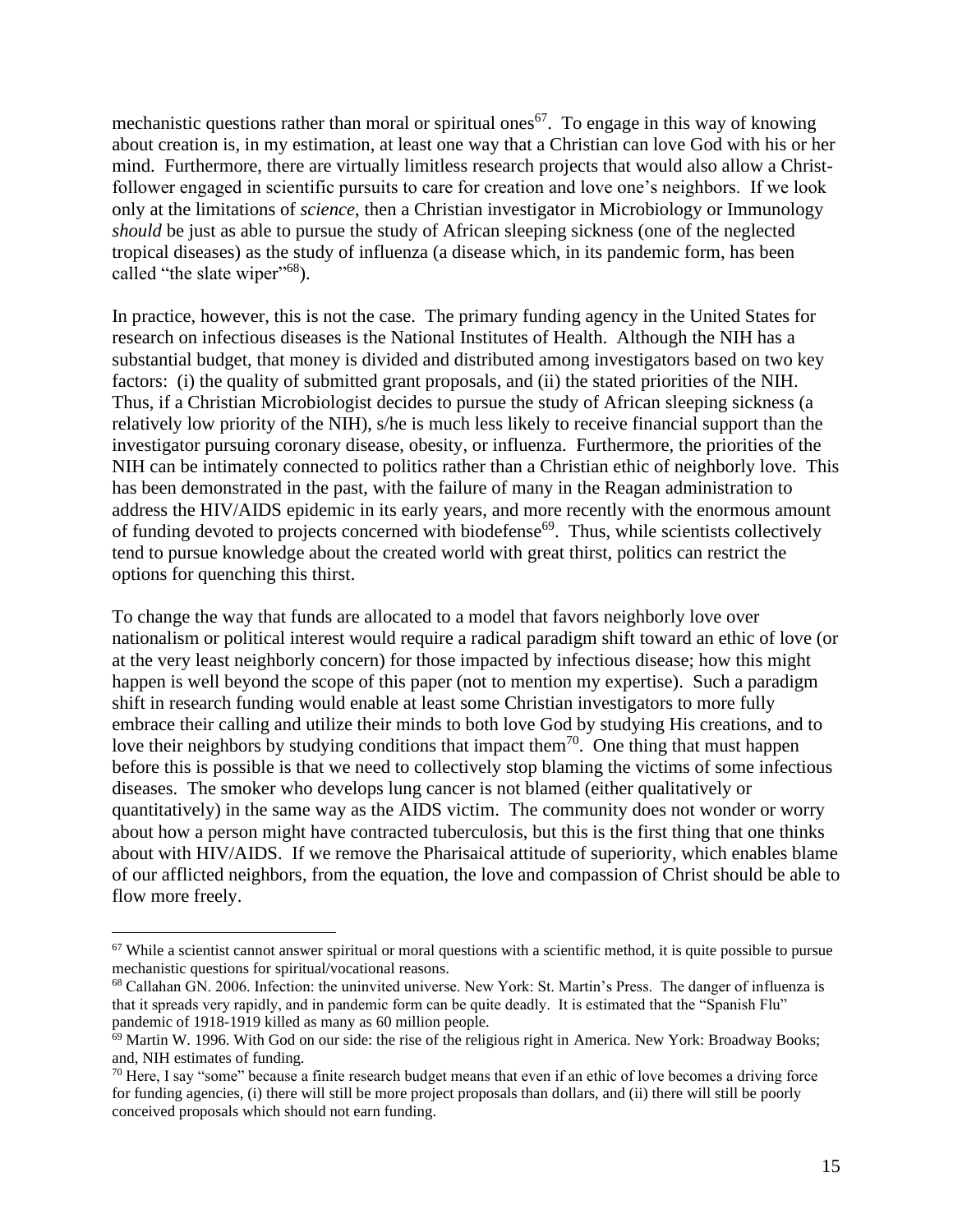#### **Implications for Teaching and Research at Bethel University: A Personal Response**

Since I began attempting independent scientific investigation, I have always been interested in marginalized topics: the potential to implement solar panels in existing urban areas; a rare bone cancer of the elderly; the mechanisms of immune cells some would consider to be of modest importance<sup>71</sup>; and most recently immune responses to a neglected tropical disease. Although many of these topics are ostensibly (or at least intellectually) unrelated, they are all connected by an underlying desire to care for creation, and to love neighbors. This ethic is something that I attempt to instill in both my teaching and research at Bethel University, and should also make my teaching and research distinctive from that which might occur in a secular setting.

With respect to teaching, the principles of creation care and neighbor love are manifested in a number of different ways. Perhaps the most significant of these was my successful proposal for a K course entitled, *HIV/AIDS: Anatomy of a Pandemic*. This course focuses very specifically on the issues addressed in this paper, including but not limited to (i) the decision-making process of both scientists and funding agencies; (ii) the role of religion and morality in confronting infectious diseases; (iii) appropriate, Biblical responses to people affected by or infected with HIV/AIDS; and (iv) the development of an integrated Christ-like response to the global AIDS pandemic. In addition to objective assessments which evaluate student knowledge of the scientific aspects of the pandemic, the course also includes assessments which require the students to attempt to climb inside the lives of people with HIV/AIDS. Two key examples of course activities which contribute to the latter goal are: (i) the reading of first-hand accounts written by people with HIV/AIDS who come from various socioeconomic, cultural, and lifestyle backgrounds; and (ii) an integrative assignment which requires students to intentionally investigate the life of one specific person with HIV/AIDS, and to critically evaluate the cultural response to that person at the time his/her diagnosis was revealed (e.g., a student choosing to write about former Olympic diver Greg Louganis would be evaluating the cultural climate surrounding HIV/AIDS of the late 1980s, when Louganis became aware of his diagnosis, and the mid-1990s, when he revealed it<sup>72</sup>) in light of Scriptural principles.

In the laboratory, my principal interests lie in the study of immune responses to infectious diseases. Specifically, my recent efforts have been directed at understanding some of the mechanisms by which tropical parasites in the genus *Leishmania* either initiate or evade host immune responses. *Leishmania* parasites belong to the WHO-designated list of neglected tropical diseases, and rank sixth among these diseases in terms of the number of cases diagnosed globally. Current estimates suggest that as many as 12 million people are struggling with leishmaniasis, and that 500,000 people in India alone contract the most severe (and often-fatal) form of the disease annually<sup>73</sup>. It has been my privilege to collaborate with and mentor ten Bethel University Biology majors on research projects concerning host immunity to *Leishmania* over the last four years; I anticipate four additional student collaborations on related projects during the 2008-09 academic year. Research projects of this nature do expose students to the

 $71$  If you really want to know: macrophages, mast cells, and multiple myeloma.

<sup>72</sup> Louganis G, with Marcus E. 1995. The Ninth Dive, from *Breaking the Surface*. Published in, While the world sleeps. 2003. C. Bull (ed.). New York: Thunder's Mouth Press.

<sup>73</sup> WHO. 2008. Neglected tropical diseases FAQ.